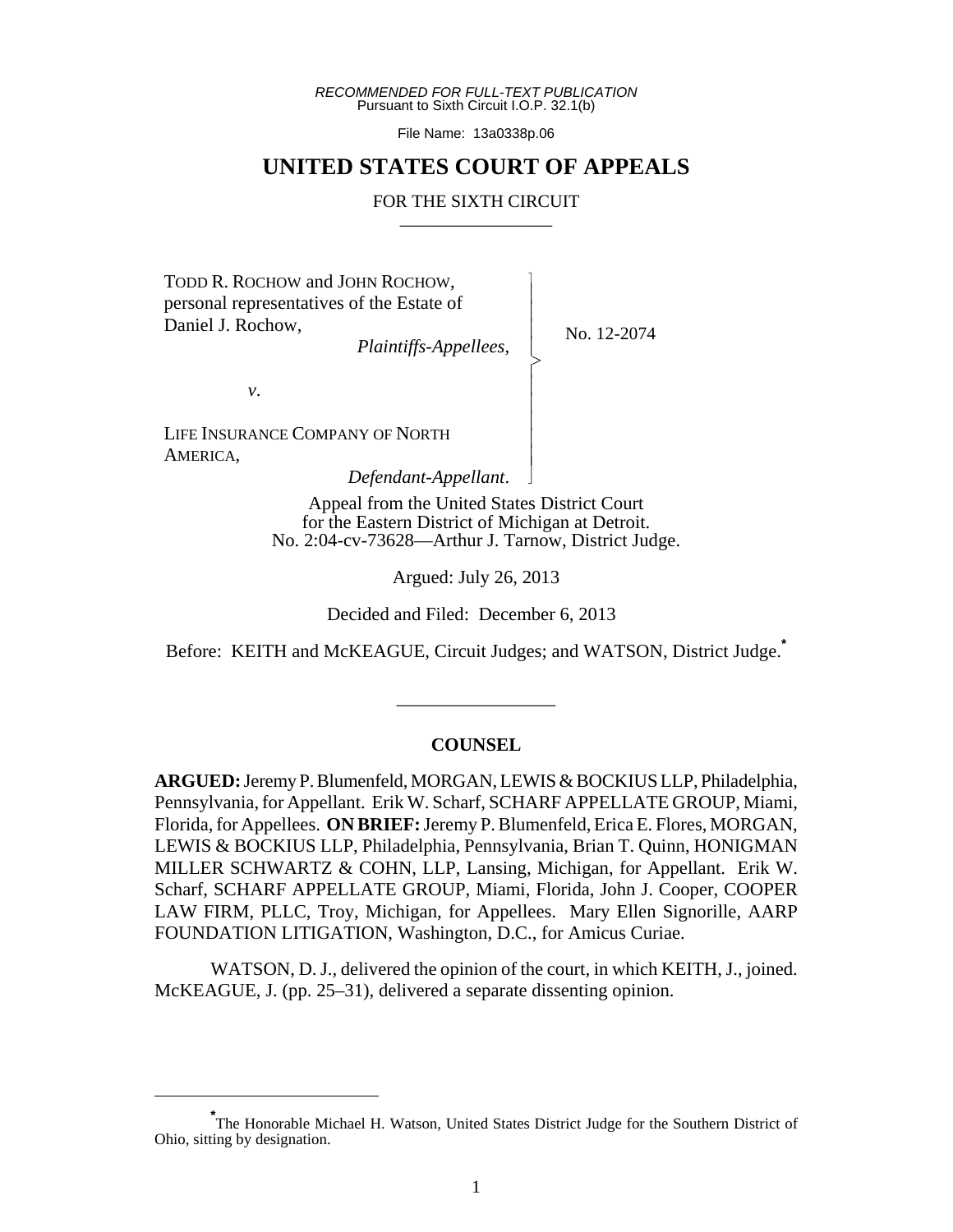# **OPINION \_\_\_\_\_\_\_\_\_\_\_\_\_\_\_\_\_**

**\_\_\_\_\_\_\_\_\_\_\_\_\_\_\_\_\_**

MICHAEL H. WATSON, District Judge. In a previous appeal, this Court held that Defendant-Appellant had acted in an arbitrary and capricious manner when it denied Daniel Rochow ERISA benefits. Following the prior panel's mandate, the district court commenced proceedings to determine the appropriate amount of benefits and other remedies. Eventually, the district court issued rulings on the calculation of benefits and ordered LINA to disgorge \$3.8 million under an equitable theory of unjust enrichment. LINA raises three areas of error on appeal. We affirm.

#### **I. BACKGROUND**

In mid-2000, the late Daniel J. Rochow ("Rochow"), a principal of Universico Insurance Company ("Universico"), sold his interest in Universico to Arthur J. Gallagher & Co. ("Gallagher") and became President of Gallagher. As an employee of Gallagher, Rochow was covered under Life Insurance Company of North America ("LINA") policy number LK 30214. LINA's policy provided for disability benefits if an employee gave "satisfactory proof" that "solely because of Injury or Sickness [the employee is] unable to perform all the material duties of [his or her] Regular Occupation or a Qualified Alternative[.]" *See Rochow v. LINA* ("*Rochow I*"), 482 F.3d 860, 863–64 (6th Cir. 2007).

In 2001, Rochow began to experience short term memory loss, occasional chills, sporadic sweating, and stress at work. *Id.* In July 2001, Gallagher demoted Rochow from President to Sales Executive-Account Manager because Rochow could no longer perform his duties as President. *Id.* Rochow continued to have difficulties, and as a result of his inability to perform his job, Gallagher forced Rochow to resign effective January 2, 2002. *Id.* In February 2002, Rochow experienced periods of amnesia and was hospitalized. *Id.* During his February 2002 hospital stay, Rochow was diagnosed with HSV-Encephalitis, a rare and severely debilitating brain infection. *Id.*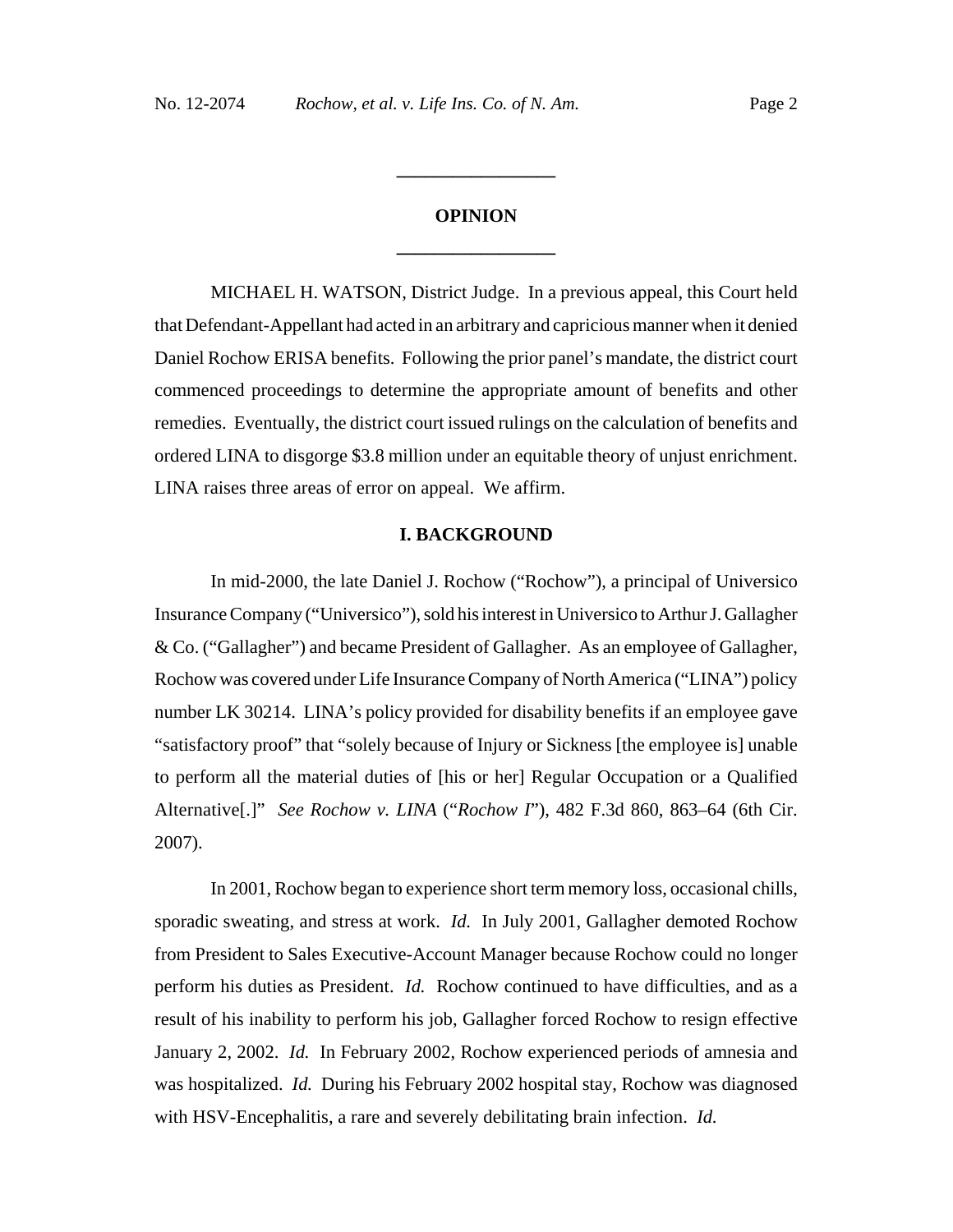On or about December 31, 2002, Rochow filed a claim for long term disability benefits. LINA denied Rochow benefits stating that Rochow's employment ended before his disability began. *Rochow I*, 482 F.3d at 864.

Rochow appealed LINA's denial and included medical records from 2001 that stated Rochow was suffering short-term memory loss during 2001. In denying Rochow's appeal, LINA noted that Rochow experienced the effects of encephalitis during 2001 but denied coverage because Rochow continued to work and was not disabled until February 2002. *Rochow I*, 482 F.3d at 864.

Rochow again appealed and included a report from Jack Tellerico, an area vice president for Gallagher, which identified the material duties of Rochow's positions with Gallagher and stated that during 2001, Rochow was not able to perform all the material duties of those jobs due to his lack of memory. LINA again denied Rochow's claim stating, "[s]ince, Mr. Rochow's long-term disability claim was not filed until after his termination date; his claim was denied because of, 'not considered actively working at time of disability.' It appears no additional documentation was provided which would support that Mr. Rochow was actively working when he became disabled.'" (PageID 4056) (Joint App'x ) (sic).

Rochow appealed the denial a third time. LINA denied his claim for the final time stating Rochow had not presented any medical records to support his inability to work prior to the date he was terminated.

On September 17, 2004, Rochow filed a complaint against Cigna Group Insurance, LINA's parent company, in the United States District Court for the Eastern District of Michigan. Compl., ECF No. 1. The complaint states two claims under ERISA § 502(a)(3), 29 U.S.C. § 1132(a)(3): one to recover full benefits due to the failure to pay benefits in violation of the terms of the plan and one to remedy the alleged breach of fiduciary duty in ERISA Section 404(a), 29 U.S.C. §1104(a).

Defendant moved for judgment on the record and Plaintiff moved for summary judgment. On June 24, 2005, Judge Tarnow of the United States District Court for the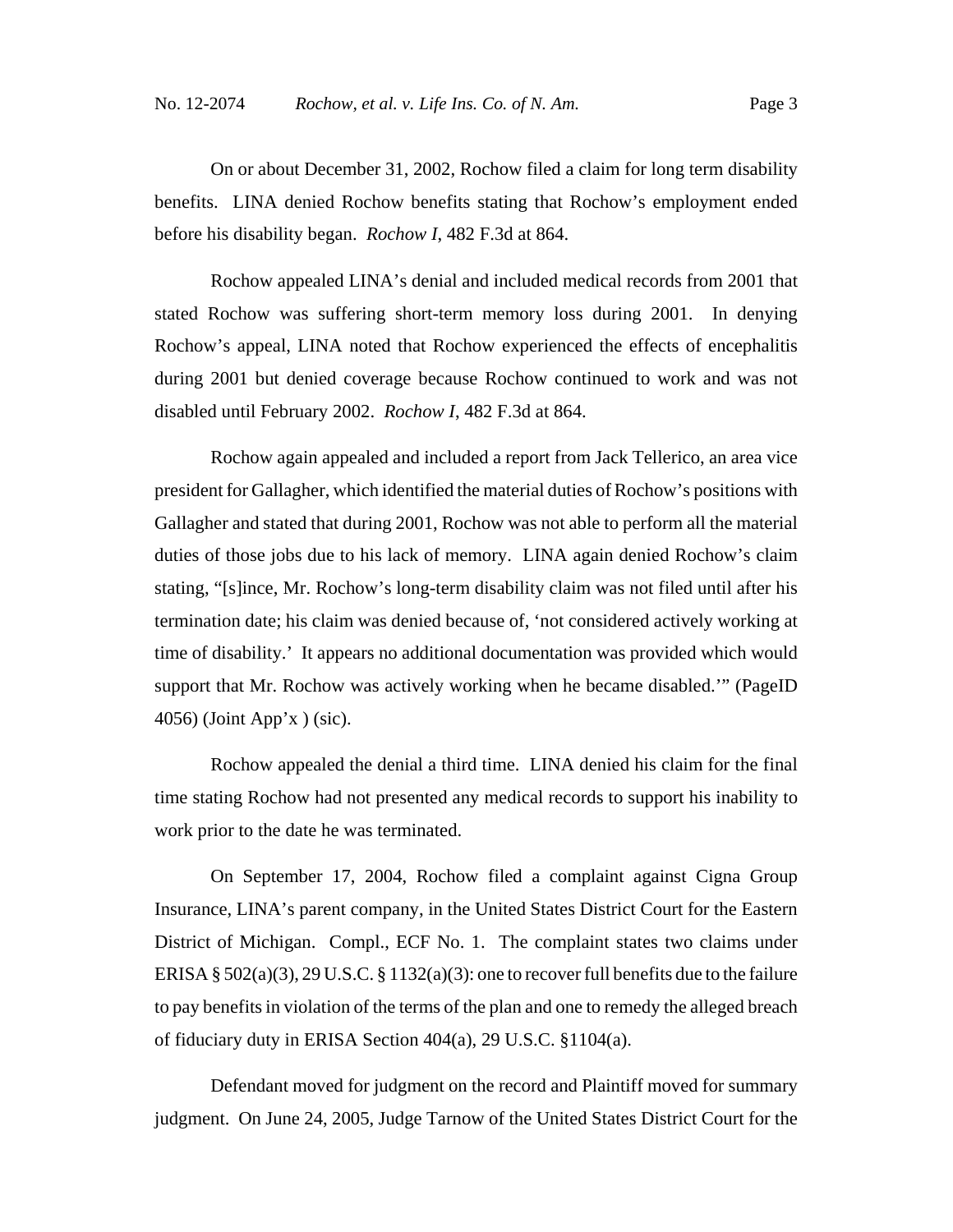Eastern District of Michigan heard oral arguments on the parties' motions. At the conclusion of oral argument, Judge Tarnow stated on the record that LINA acted arbitrarily and capriciously in finding Rochow was not disabled while still employed and that Rochow had prevailed. In a one page order which incorporated the reasoning stated on the record, the Court granted Rochow's motion and denied LINA's motion. The same day, the district court clerk filed a judgment which purported to dismiss the case, and was signed by the district court clerk and Judge Tarnow.

LINA appealed the June 24, 2005 Order denying Defendant's motion and granting Plaintiff's motion. Rochow moved to enforce judgment or require Defendant to post a supercedeas bond pursuant to Federal Rule of Civil Procedure 62(d). Eventually this motion was withdrawn and Defendant deposited a supersedeas bond in the amount of \$250,000.

On April 3, 2007, a panel of this Court affirmed Judge Tarnow's Order. *Rochow I*, 482 F.3d at 866. The *Rochow I* panel held the record supported the district court's decision that LINA's denial of Rochow's claims was arbitrary and capricious, was not the result of a deliberate, principled reasoning process, and did not appear to have been made "'solely in the interest of the participants and beneficiaries and [ ] for the exclusive purpose of [ ] providing benefits to participants and their beneficiaries' as required by ERISA. 29 U.S.C. § 1104(A)(1)." *Id.* The opinion noted, "there is no 'logical incompatibility between working full time and being disabled from working full time'" and that the policy required only "satisfactory proof" of disability, not medical evidence. *Id.* (internal citations omitted). On the same day, the clerk for this Court entered judgment stating "the order of the district court is AFFIRMED." The clerk of this Court issued the mandate on April 26, 2007, and it was filed May 3, 2007.

On May 10, 2007, the parties filed a stipulation "to toll the time for all parties and counsel to bring any post remand motions," and the district court entered an Order tolling the filing deadlines for post-remand motions until further order of the court. On April 3, 2008, the district court referred the remaining issues in dispute to United States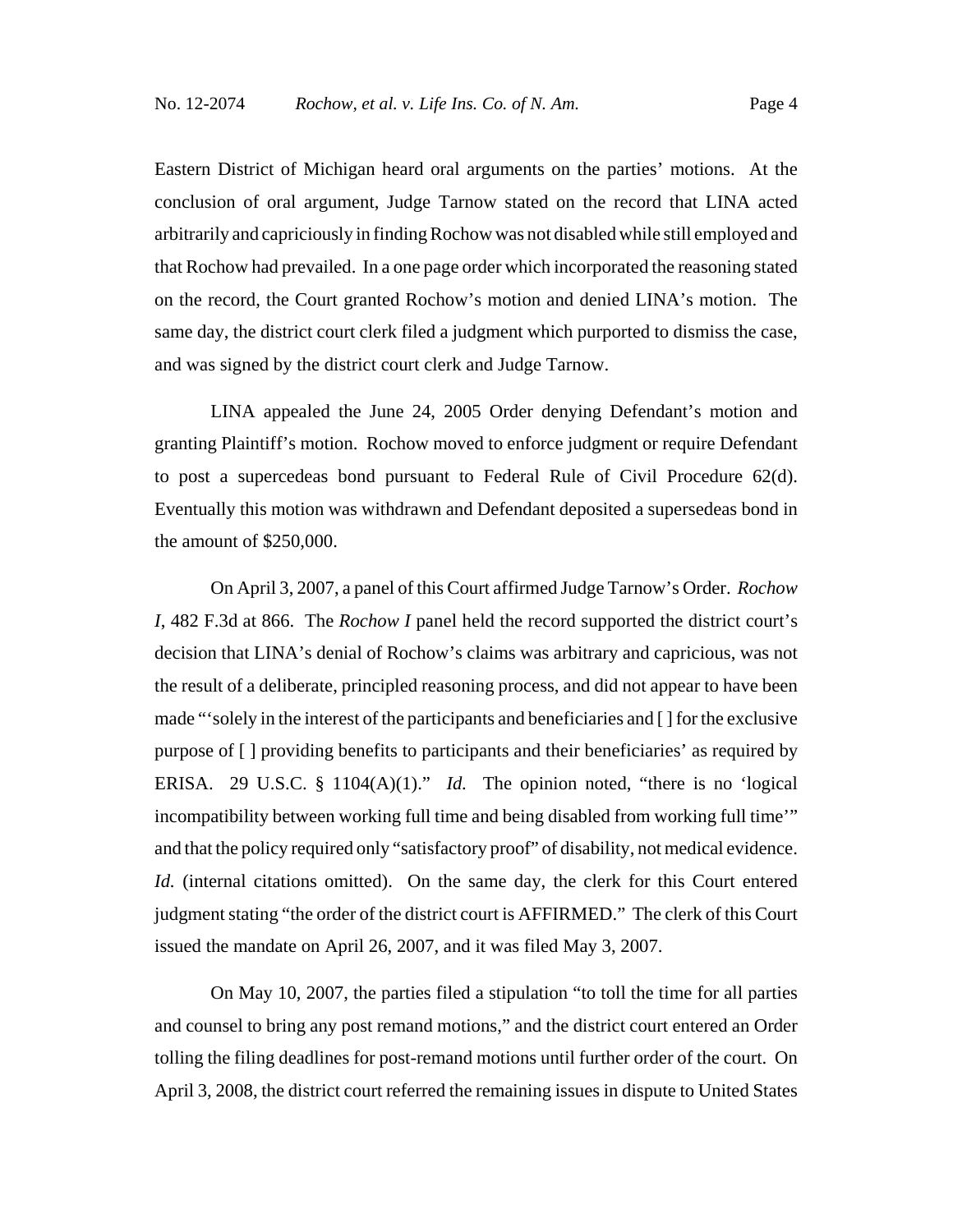Magistrate Judge Whalen. Over the next few months, Judge Whalen held several status conferences.

On November 10, 2008, LINA filed a statement of resolved and unresolved issues and Plaintiff**<sup>1</sup>** filed motions for attorneys' fees and costs and equitable accounting. LINA's statement of issues represented that the parties still disputed several issues, including whether Plaintiff was entitled to a disgorgement of profits.

Plaintiff also filed a motion seeking an equitable accounting and a request for disgorgement. In that motion, Plaintiff argued Rochow's estate was entitled to disgorgement of profits because LINA breached its fiduciary duties, and disgorgement was necessary to prevent LINA's unjust enrichment resulting from profits it earned on the wrongfully retained benefits. Plaintiff supported the motion with the report of his expert, Dr. David C. Croson. In calculating LINA's "Return on (Average) Equity" ("ROE"), Dr. Croson determined LINA used Rochow's benefits to earn between 11 percent and 39 percent annually and, therefore, made approximately \$2.8 million by retaining Rochow's benefits.

In June 2009, the district court granted Plaintiff's motion for an equitable accounting of profits and disgorgement of the same. LINA then moved to strike Croson's report and to preclude him from testifying as an expert on the ground that his principles and methods were unreliable under Federal Rule of Civil Procedure 702 and *Daubert v. Merrell Dow Pharmaceuticals, Inc.,* 509 U.S. 579, 589 (1993). The motion was referred to the magistrate judge, who issued a report recommending that the motion be denied, noting that the matter was being tried to the court rather than a jury and finding that many of LINA's objections went to the weight of Croson's opinions, not their admissibility. The district court adopted the magistrate judge's recommendation over LINA's objections.

**<sup>1</sup>** Rochow died on October 16, 2008, and the representative of his estate, Patrick Rochow, was substituted as plaintiff in this action. Later, Todd R. Rochow and John D. Rochow were substituted as administrators of Daniel Rochow's estate and as plaintiffs in this case. For consistency, this opinion refers to all litigation actions taken on behalf of Rochow's estate as actions by Plaintiff.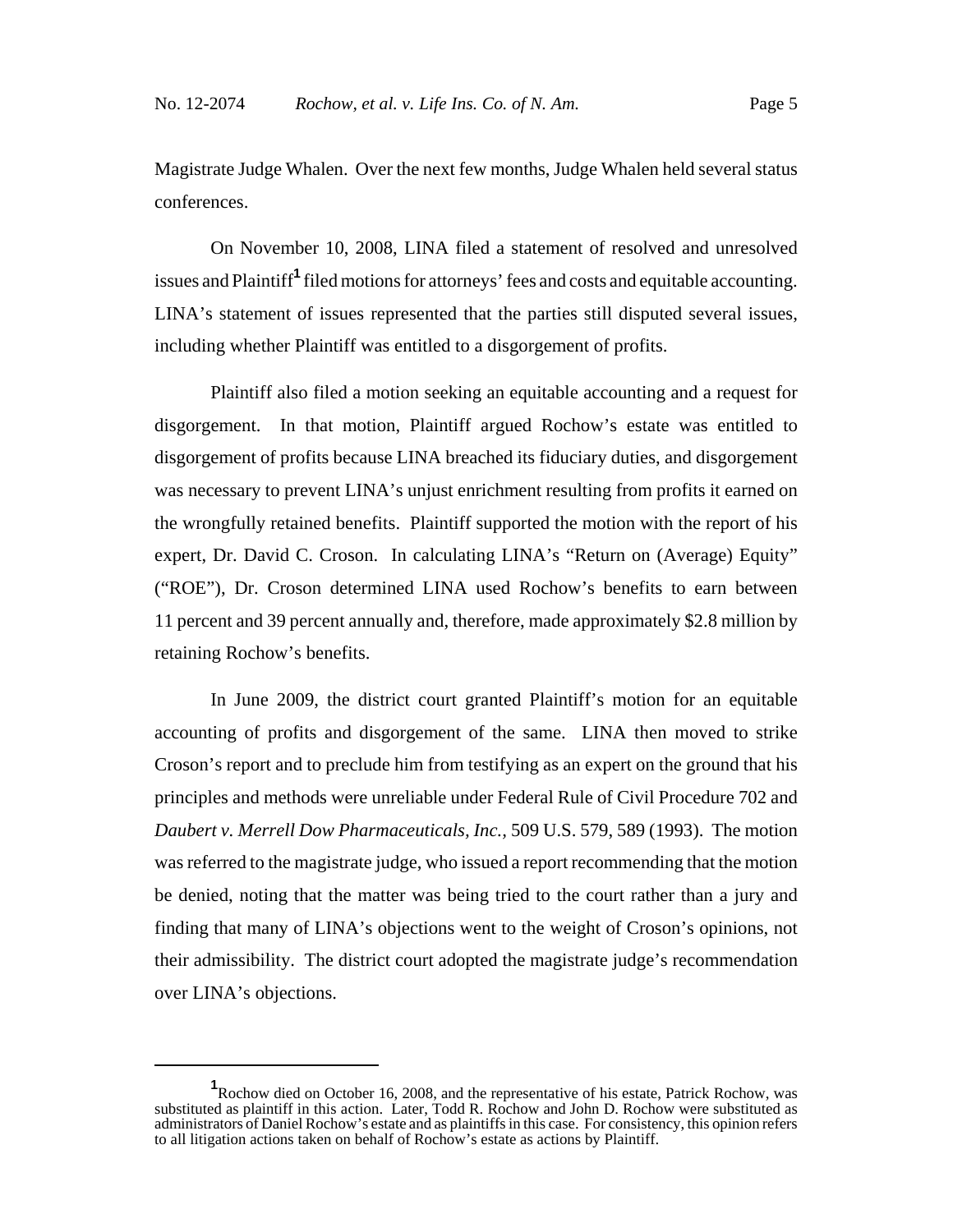After the parties briefed the issue, the district court conducted an evidentiary hearing in November 2011 on the issue of calculation of profits for disgorgement. At the hearing, LINA offered the testimony of its expert, Timothy Holzli, who served as the Chief Accounting Officer for the group insurance division of Cigna. Holzli opined Rochow's withheld benefits earned LINA profits of \$32,732. He arrived at that figure by treating the withheld benefits as though they were earning interest as part of LINA's investment assets. On cross examination, Holzli acknowledged, however, that the account was not a separate or segregated account. He also conceded that LINA payed its operating expenses and benefits from the account, and the money in the account formed a basis for LINA to write insurance coverage.

Following additional briefing and oral argument, the district court issued its decision on calculation of profits for disgorgement in March 2012.**<sup>2</sup>** The district court adopted Croson's ROE metric as the basis for determining the profits LINA gained from the wrongfully withheld funds, and it rejected Holzli's retained investment margin metric. It did so, in part, based upon its factual finding that the subject money was not placed in a separate investment account, but rather was available for LINA to use for any business purpose. In the last paragraph of its decision, the district court stated:

Plaintiff will, within two weeks from this order, submit a final amount to be disgorged by Defendant based upon the Court's rulings, above. Defendant may then submit a memorandum in response within seven days. This memorandum is limited only to any objections regarding the accuracy of Plaintiff's calculations based on this order, and is not an invitation to relitigate issues already decided by this Court.

(PageID 3576).

On May 4, 2012, in its response brief to Plaintiff's final calculation of disgorgement, LINA argued for the first time that permitting disgorgement was outside the scope of the mandate in the first appeal. Nonetheless, on July 24, 2012, the district court ordered disgorgement of \$3,797,867.92. The court noted, "Defendant has, in

**<sup>2</sup>** The district court's decision is reported at *Rochow v. LINA*, 851 F. Supp 2d 1090 (E.D. Mich. 2012).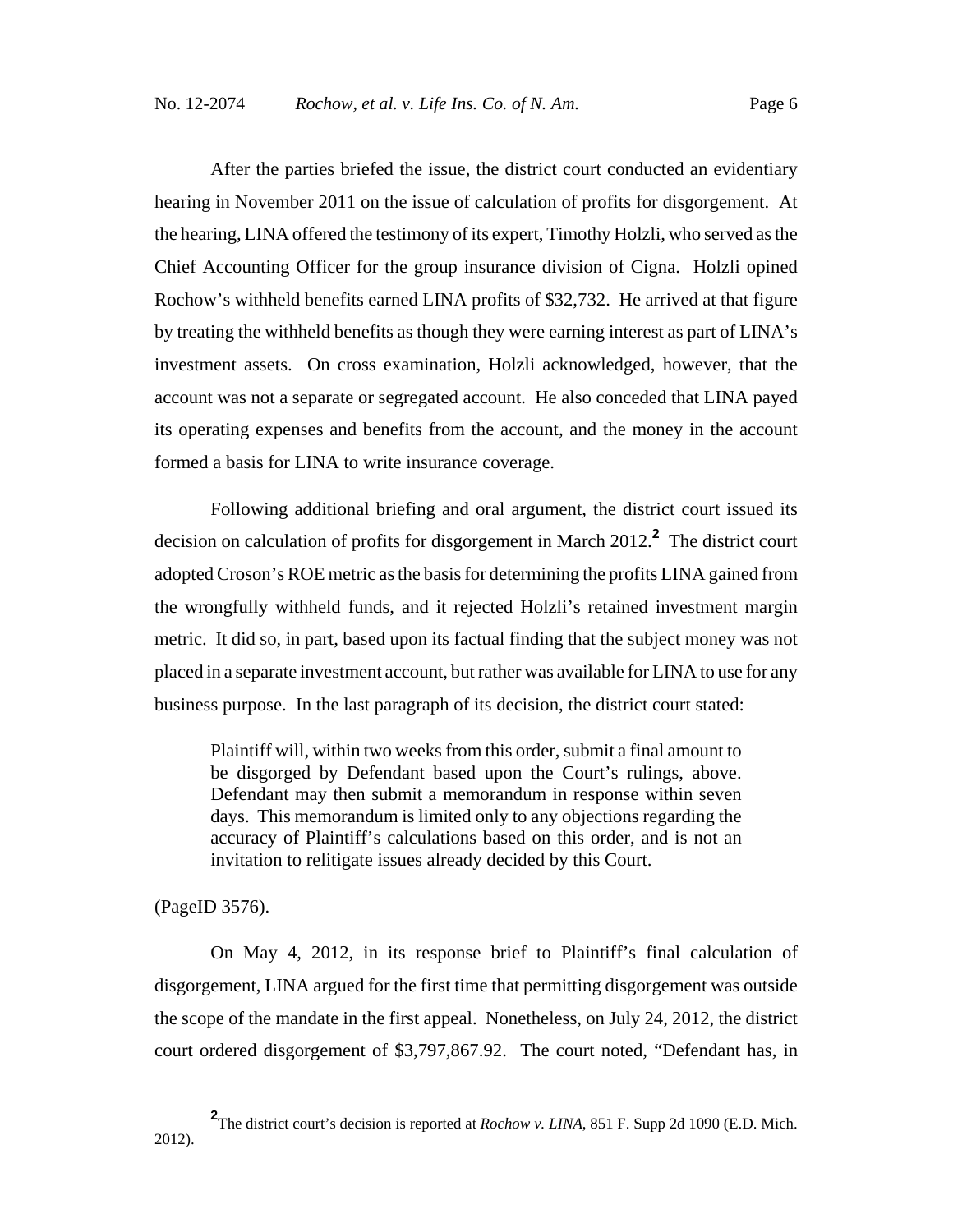response to a proposed order submitted by Plaintiff, raised objections. To the extent that these objections do not simply repeat arguments already rejected by the Court, and raise new issues in Defendant's argument concerning the 'mandate rule,' they are untimely and will not be considered." (PageID 3907).

LINA then commenced this timely appeal. We have jurisdiction over this appeal pursuant to 28 U.S.C. § 1291.

#### **II. DISCUSSION**

LINA makes several objections which can be grouped into three areas. The first area concerns the finality of the district court's first entry of judgment and its effect on the subsequent proceedings. The second involves the propriety of relief under both ERISA Section  $502(a)(1)(B)$  and  $502(a)(3)$ . The third concerns the amount of the disgorgement.

#### **A. Finality of Judgment**

LINA first argues the judgment that the district court entered on June 24, 2005 was a final judgment which ended the litigation between the parties and, therefore, all subsequent proceedings in the district court were void. Specifically, LINA argues that the judgment subsumed and implicitly denied all claims not presented in Rochow's motion for summary judgment and that Plaintiff's previous agreement that the judgment was final should estop Plaintiff from asserting a fiduciary duty claim and requesting more relief.

In arguing that the judgment subsumed all requests for relief, LINA attempts to extrapolate from a series of cases concerning the final judgment rule of 28 U.S.C. § 1291. These cases state that a judgment is final, and therefore appealable, when it "'ends the litigation on the merits and leaves nothing for the court to do but execute the judgment.'" *See, e.g.,Whiteside v. Parrish*, 387 F. App'x 608, 611 (6th Cir. 2010) (internal quotation marks omitted). However, to the extent LINA is arguing that the district court's June 24, 2005 judgment foreclosed all future litigation, it is employing the wrong doctrine to do so. None of the cases applying the final judgment rule support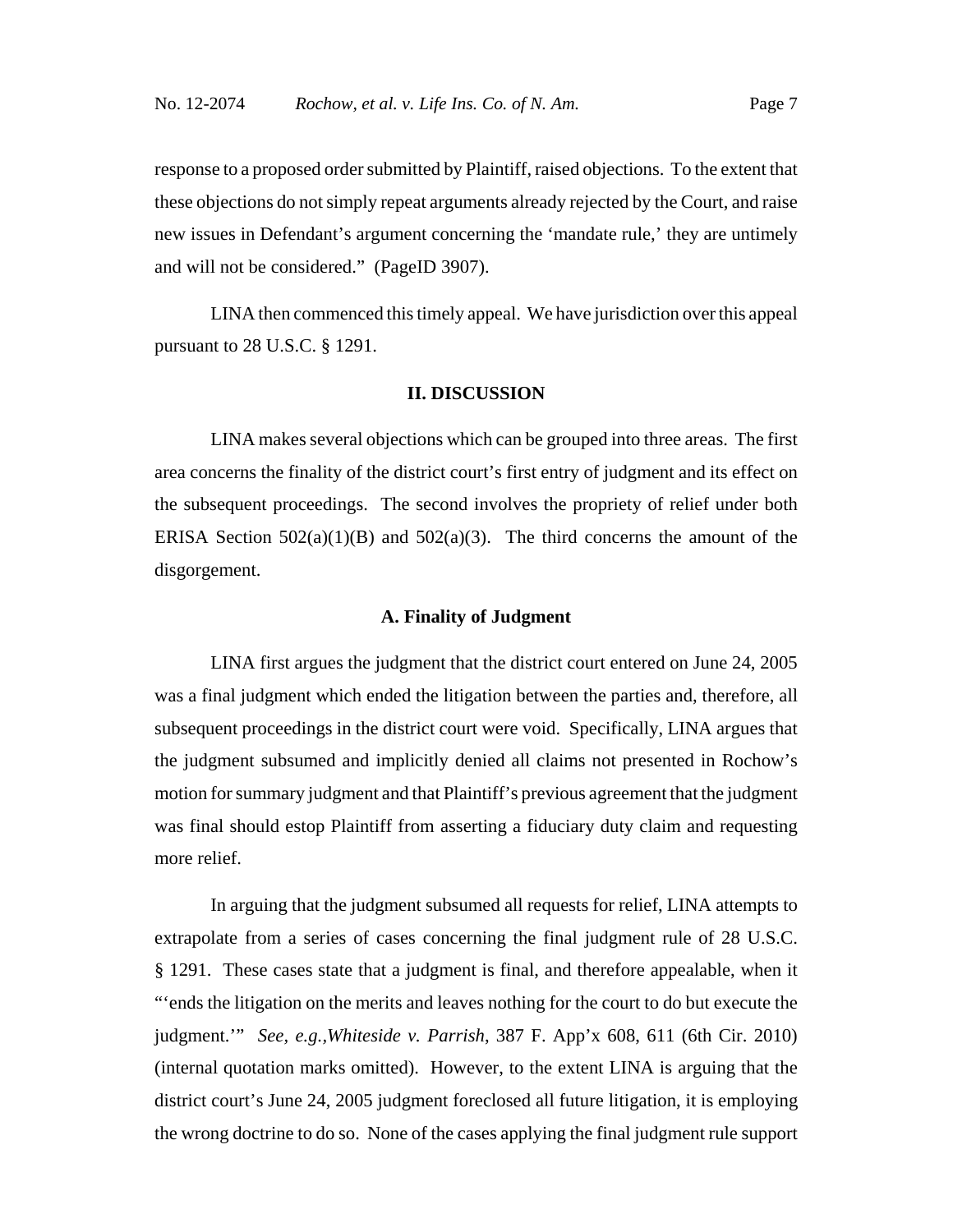the proposition that a court which enters judgment does not have the authority to reopen litigation for purposes of determining additional liability and damages or to consider a claim or theory of damages included in the complaint but not previously raised in a motion.

In fact, the rule announced in the decisions LINA cites seems to support that the June 24, 2005 judgment was not a final judgment and, therefore, the proceedings could be reopened. The court had not yet considered the breach of fiduciary duty claim or calculated the benefits owed or other proper remedies and, therefore, had more to do than simply execute the judgment. *See McManus v. St. Joseph Hosp. Corp*., 3 F. App'x 379, 380–81 (6th Cir. 2001) ("A judgment determining liability, but not the specific damages, is not immediately appealable" as a final judgment) (citing *Liberty Mutual Ins. Co. v. Wetzel*, 424 U.S. 737, 744 (1976)). "District courts have inherent power to reconsider interlocutory orders and reopen any part of a case before entry of a final judgment." *In re Saffady*, 524 F.3d 799, 803 (6th Cir. 2008) (quoting *Mallory v. Eyrich*, 922 F.2d 1273, 1282 (6th Cir. 1991)).**<sup>3</sup>**

LINA does little to pursue the argument that Plaintiff should be estopped from asserting a fiduciary duty claim and requesting more relief after the first appeal. In its opening brief, LINA simply points to Rochow's motion to enforce judgment and his agreement that the judgment was final for purposes of appellate jurisdiction. In its reply, LINA cites to *Lorillard Tobacco Co. v. Chester, Willcox & Saxbe*, 546 F.3d 752 (6th Cir. 2008), which applied the doctrine of judicial estoppel, but makes no effort to apply the test to the procedural history of this case. Failure to expand upon an argument constitutes waiver of that argument. *McPherson v. Kelsey*, 125 F.3d 989, 995–96 (6th Cir. 1997).

**<sup>3</sup>**<br>Although the parties discuss whether the June 24, 2005 judgment was a final judgment, neither party challenges the jurisdiction of the *Rochow I* panel. The *Rochow I* panel did not indicate the source of its appellate jurisdiction or label the district court's ruling a final judgment.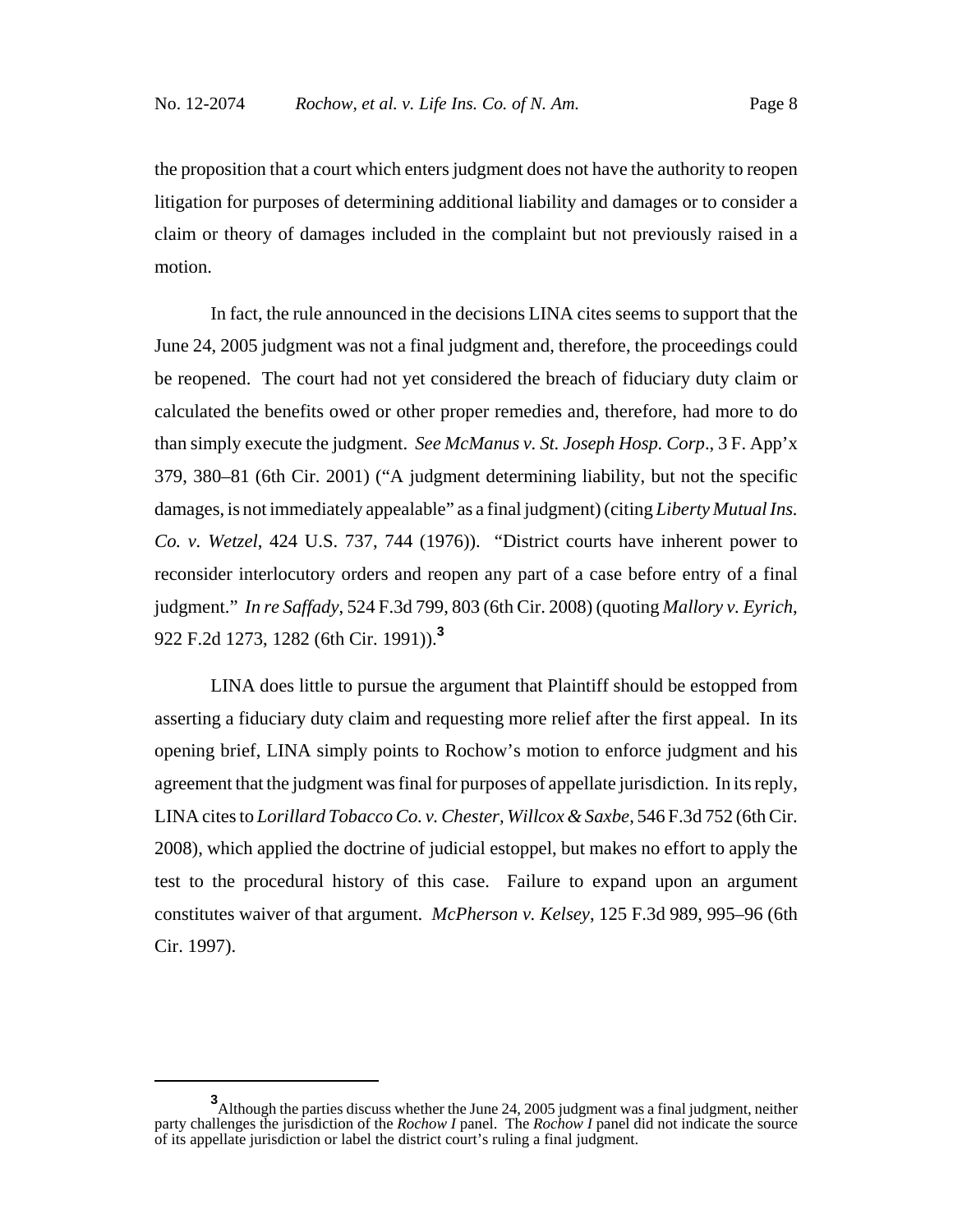Accordingly, neither the district court's June 24, 2005 judgment, nor Rochow's representations that such judgment was final prohibited the district court from subsequently ordering disgorgement.

Next, LINA argues that once the previous panel of this Court affirmed the district court's judgment and issued its mandate, the subsequent district court proceedings violated the law of the case doctrine. Specifically, LINA invokes two related law of the case concepts: (1) issues not raised in a previous appeal cannot be litigated later, and (2) the district court is bound to the scope of the mandate issued by a court of appeals, known as the mandate rule.

Plaintiff argues LINA has waived both law of the case arguments by failing to timely raise them and inviting the alleged error. LINA responds that the law of the case doctrine is jurisdictional and cannot be waived and, alternatively, that LINA did not waive the mandate rule argument because it raised the argument before the district court entered the final disgorgement order.

The Supreme Court has recently stated the law of the case doctrine "directs a court's discretion" but does not "limit the tribunal's power." *Pepper v. United States*, 131 S. Ct. 1229, 1250–51 (2011). In accordance with that understanding, LINA's first argument—that any argument not raised by Rochow on appeal cannot be litigated after the appeal— has been found to be waivable. *United States v. Gibbs*, 626 F.3d 344, 344 (6th Cir. 2010). LINA failed to raise this argument until after the district court had ordered disgorgement, determined the method of calculating the disgorgement, and limited further briefing to objections to Rochow's calculation of the amount of the disgorgement. Because this argument exceeded the scope of the district court's allowance for the brief, it was essentially a motion for reconsideration. Absent a legitimate excuse, arguments raised for the first time in a motion for reconsideration are forfeited. *United States v. Huntington Nat. Bank*, 574 F.3d 329, 331–32 (6th Cir. 2009). LINA offers no excuse for the delay in raising the argument and the argument has therefore been forfeited.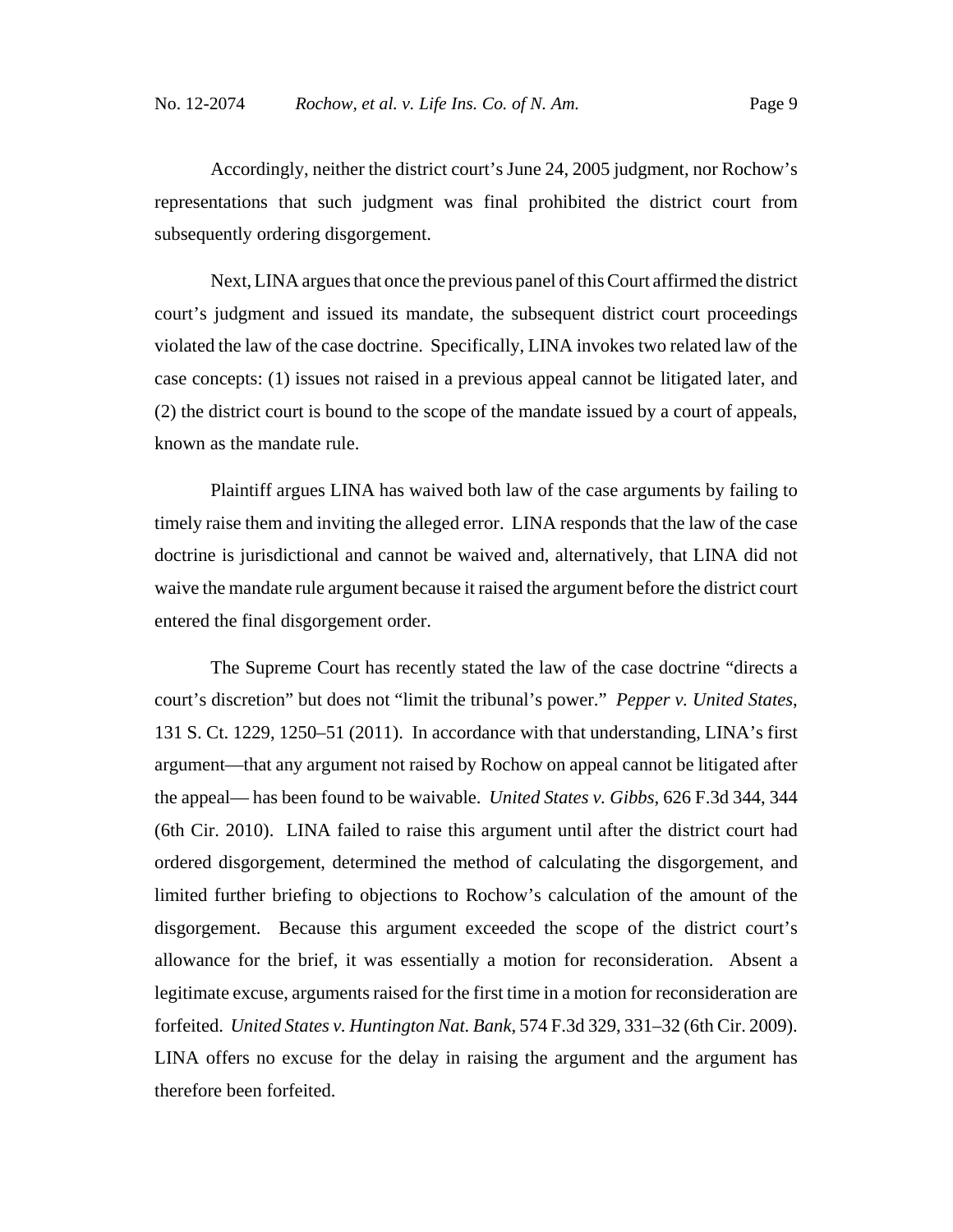LINA's second argument is often described as the mandate rule, and although this Court has described the mandate rule as "a specific application of the law-of-thecase doctrine," it is a distinct concept which preserves the hierarchy of the court system. *Scott v. Churchill*, 377 F.3d 565, 570 (6th Cir. 2004) (quoting *United States v. Campbell*, 168 F.3d 263, 265 (6th Cir. 1999)). The United States Supreme Court has not explicitly commented on the jurisdictional nature of the mandate rule and circuit courts remain split on whether a district court acting outside the scope of a circuit's mandate is acting without jurisdiction. *United States v. Thrasher*, 483 F.3d 977, 982 (9th Cir. 2007) (collecting cases). *See also* Wright & Miller, Federal Practice and Procedure § 4478.3 (2d ed. 2013). In *Tapco Products Company v. Van Mark Products Corp.*, 466 F.2d 109, 110 (6th Cir. 1972), this Court held that the district court was "without jurisdiction" to take an action inconsistent with the mandate of a previous appeal.**<sup>4</sup>** Accordingly, the mandate rule implicates whether the district court had jurisdiction to consider disgorgement and is not an argument that LINA could waive.

A "basic tenant of the mandate rule is that a district court is bound to the scope of the remand issued by the court of appeals." *Scott v. Churchill*, 377 F.3d 565, 570 (6th Cir. 2004). A district court may, however, consider "those issues not decided expressly or impliedly by the appellate court." *Allard Ent., Inc. v. Advanced Prog. Res., Inc.*, 249 F.3d 564, 570 (6th Cir. 2001).

This Court reviews the interpretation of its own mandate *de novo*. *United States v. Parks*, 700 F.3d 775, 777 (6th Cir. 2012). The mandate should be read with the analysis offered in the opinion, and context matters. *United States v. O'Dell*, 320 F.3d 674, 681 (6th Cir. 2003) (internal citations omitted). "'The trial court must implement both the letter and the spirit of the mandate, taking into account the appellate court's opinion and the circumstances it embraces.'" *United States v. Moored*, 38 F.3d 1419,

<sup>&</sup>lt;sup>4</sup>In 2002, in an unpublished opinion, this Court stated, "the mandate rule is a rule of policy and practice, not a jurisdictional limitation." *Mylant v. United States*, 48 F. App'x 509, 512 (6th Cir. 2002) (quoting *United States v. Moore*, 83 F.3d 1231, 1234 (10th Cir. 1996) (citing similar First Circuit precedent)). Nevertheless, since nothing but an en banc consideration or a United States Supreme Court ruling can overrule a published opinion of this Court, this panel remains bound by the decision in *Tapco Products*. *See Bonner v. Perry*, 564 F.3d 424, 430 (6th Cir. 2009); 6 Cir. R. 32.1(b).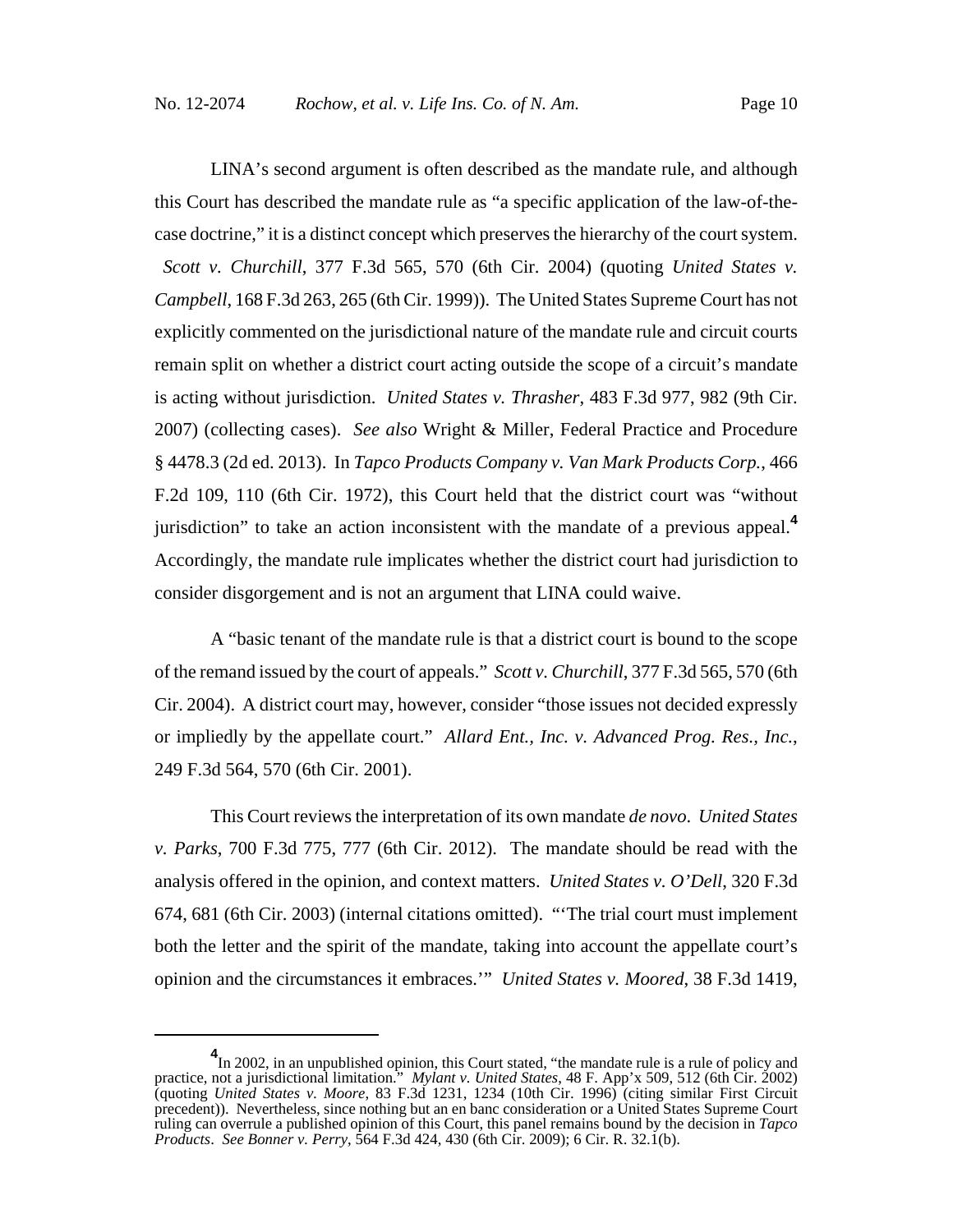1421 (6th Cir. 1994) (quoting *United States v. Kikumura*, 947 F.2d 72, 76 (3d Cir. 1991)).

In *Rochow I*, the panel considered the validity of the order granting summary judgment, not the separate document that purported to be a judgment. LINA's notice of appeal states only that the district court's order, which simply found the denial of benefits arbitrary and capricious, is being appealed. The opinion in *Rochow I* limits the issue to "whether or not [LINA] acted arbitrarily and capriciously when it concluded that Rochow was not disabled on the date that he left his job, therefore denying his claim for disability benefits." *Rochow I*, 482 F.3d at 861. The opinion states "the district court held that LINA's determination was arbitrary and capricious . . . we AFFIRM that decision." *Id.* At no point does the opinion state that the district court granted Rochow a remedy or that the panel approved of such a remedy. And although the opinion states that it does not appear LINA's denial was made solely in the interest of the participants as ERISA § 404 requires, it does not purport to affirm a finding by the district court on the breach of fiduciary duty claim.

Accordingly, the mandate issued by the panel in *Rochow I* was limited to the district court's decision that LINA had acted in an arbitrary and capricious manner in denying Rochow benefits, and the district court did not act inconsistent with that mandate in considering whether LINA breached its fiduciary duty and what remedies were most appropriate after the *Rochow I* decision.

#### **B. Relief Available Under ERISA**

LINA argues that even if Rochow had pursued disgorgement at what it considers the appropriate time, disgorgement would still be inappropriate because equitable relief under §  $502(a)(3)$  is available only where §  $502(a)$  does not otherwise provide an adequate remedy. Plaintiff argues disgorgement is an appropriate remedy because it is a remedy in addition to the award of benefits under  $\S$  502(a)(1)(B), not a repackaged benefits claim; it provides a different type of remedy than benefits and can be justified under the benefits award provision or as pre-judgment interest.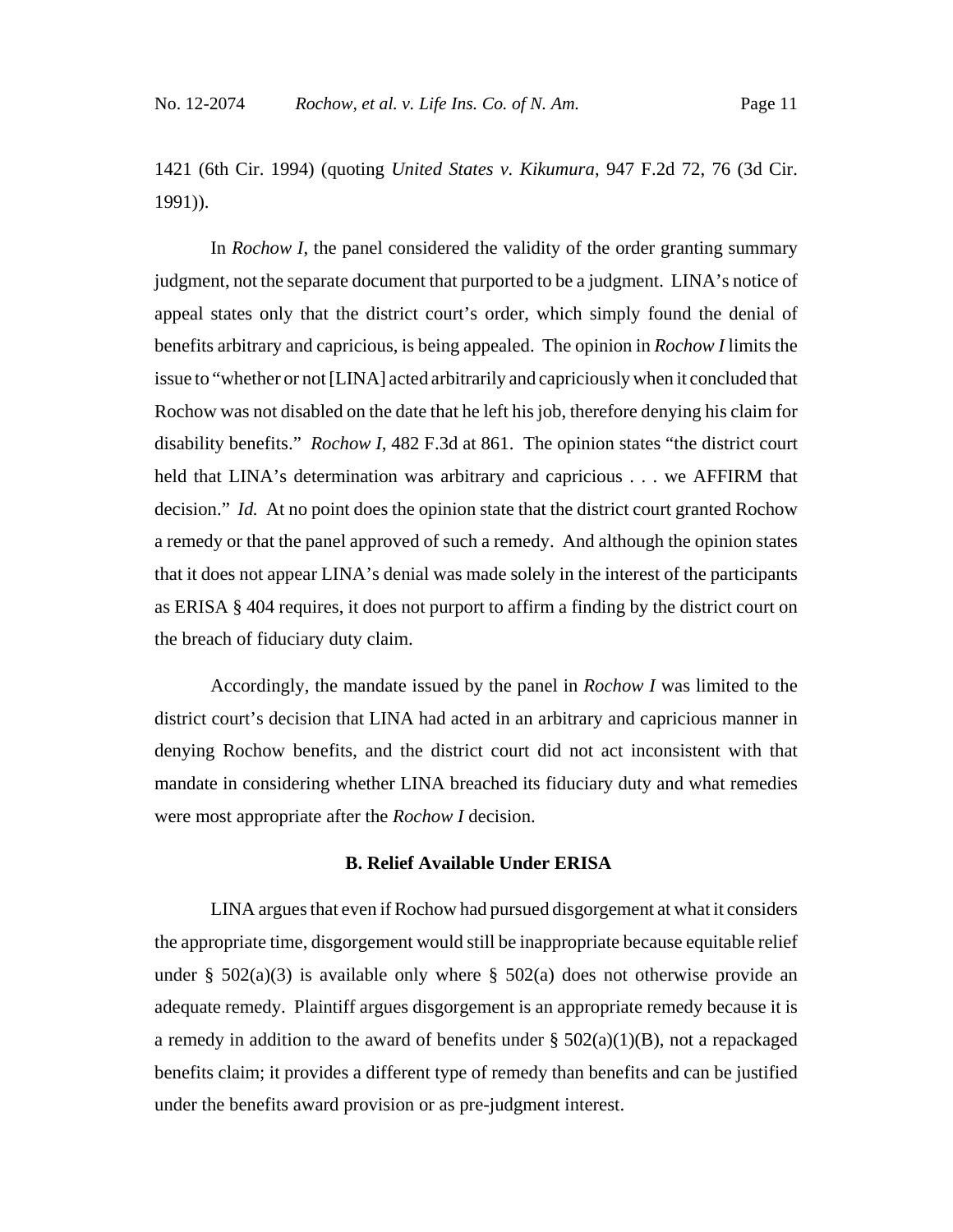ERISA has six remedial provisions. Four provide specific relief and two are "catchalls" which provide "'appropriate equitable relief' for 'any' statutory violation." *Varity Corp. v. Howe*, 516 U.S. 489, 512 (1996). The remedial provisions relevant to this action are  $\S$  502(a)(1)(B) and  $\S$  502(a)(3), which state:

(a) Persons empowered to bring a civil action

A civil action may be brought—

. . .

(1) by a participant or beneficiary—

(B) to recover benefits due him under the terms of his plan, to enforce his rights under the terms of the plan, or to clarify his rights to future benefits under the terms of the plan;

. . .

(3) by a participant, beneficiary, or fiduciary (A) to enjoin any act or practice which violates any provision of this subchapter or the terms of the plan, or (B) to obtain other appropriate equitable relief (I) to redress such violations or (ii) to enforce any provisions of this subchapter or the terms of the plan.

29 U.S.C. § 1132(a).

Although the history of the benefits award is less than clear, the parties and the district court appear to agree that the award of benefits granted was under  $\S 502(a)(1)(b)$ . The district court based its grant of disgorgement on  $\S$  502(a)(3) and the equitable principle of unjust enrichment. The district court held the remedies under §§ 502(a)(1)(B) and 502(a)(3) were not mutually exclusive and both were appropriate in this case because they provide different kinds of relief: benefits under  $\S 502(a)(1)(B)$ compensated Rochow for the denial of his benefits, and disgorgement under  $\S 502(a)(3)$ prevents LINA from being unjustly enriched.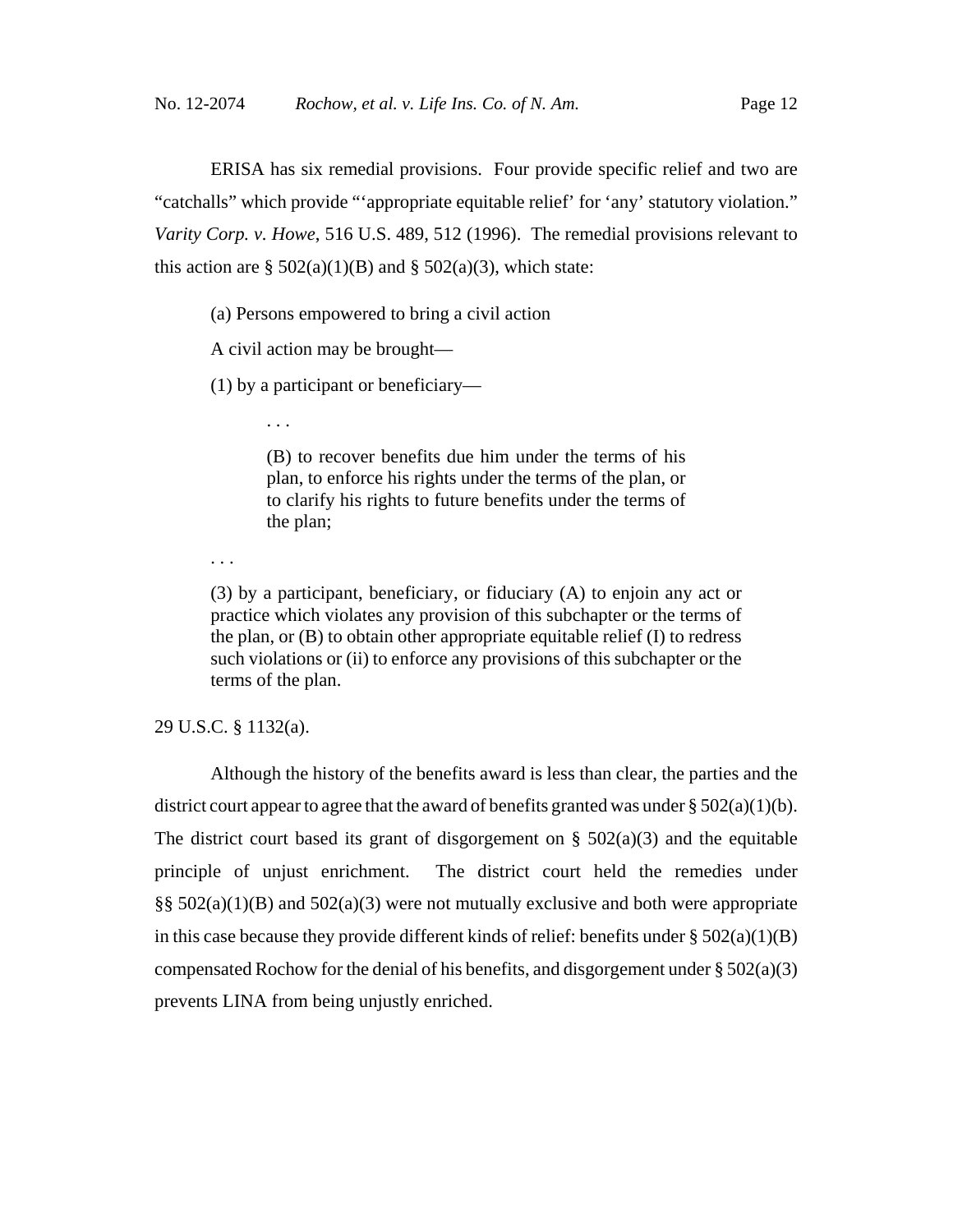LINA argues that the district court erred in finding Plaintiff could recover under §  $502(a)(3)$  in addition to recovering benefits under §  $502(a)(1)(B)$  because such an order violates the holdings in *Varity Corporation v. Howe*, 516 U.S. 489 (1996) and *Wilkins v. Baptist Healthcare System, Inc.*, 150 F. 3d 609 (1998), and undermines ERISA's goal of creating an efficient system of benefit determinations.

In *Varity*, the United States Supreme Court held that an individual can sue for a violation of the fiduciary duties in ERISA § 404 under the catchall remedial provision of Section 502(a)(3). 516 U.S. at 509–13. In response to an amicus's concerns that allowing recovery for breaches of fiduciary duty under Section 502(a)(3) would "increase the cost of welfare benefit plans and thereby discourage employers from offering them," the *Varity* Court noted, "we should expect that where Congress elsewhere provided adequate relief for a beneficiary's injury, there will likely be no need for further equitable relief, in which case such relief normally would not be 'appropriate'" *Id.* at 513–15.

In *Wilkins*, this Court held that a plaintiff whose claim for disabilities had been denied could not recover under  $\S$  502(a)(3) for a breach of fiduciary duty. 150 F.3d at 615–16. The plaintiff sought compensatory damages for LINA's failure to act solely in Wilkins's interest for the exclusive purpose of providing benefits to him. *Id.* at 615. The panel relied on *Varity*, stating:

The Supreme Court clearly limited the applicability of § 1132's other remedies. *Varity*, 516 U.S. at 512. Because § 1132(a)(1)(B) provides a remedy for Wilkins's alleged injury that allows him to bring a lawsuit to challenge the Plan Administrator's denial of benefits to which he believes he is entitled, he does not have a right to a cause of action for breach of fiduciary duty pursuant to  $\S$  1132(a)(3). Wilkins availed himself of the remedy available to him under the statute. The district court reviewed his claim *de novo* and concluded that LINA's denial of benefits was correct. Wilkins therefore has no cause of action under any other subsection of § 1132. *See Varity*, 516 U.S. at 515. Consequently, he cannot recover compensatory damages for an alleged breach of fiduciary duty. . . . To rule in Wilkins's favor would allow him and other ERISA claimants to simply characterize a denial of benefits as a breach of fiduciary duty, a result which the Supreme Court expressly rejected. *Varity*, 516 U.S. at 514–15.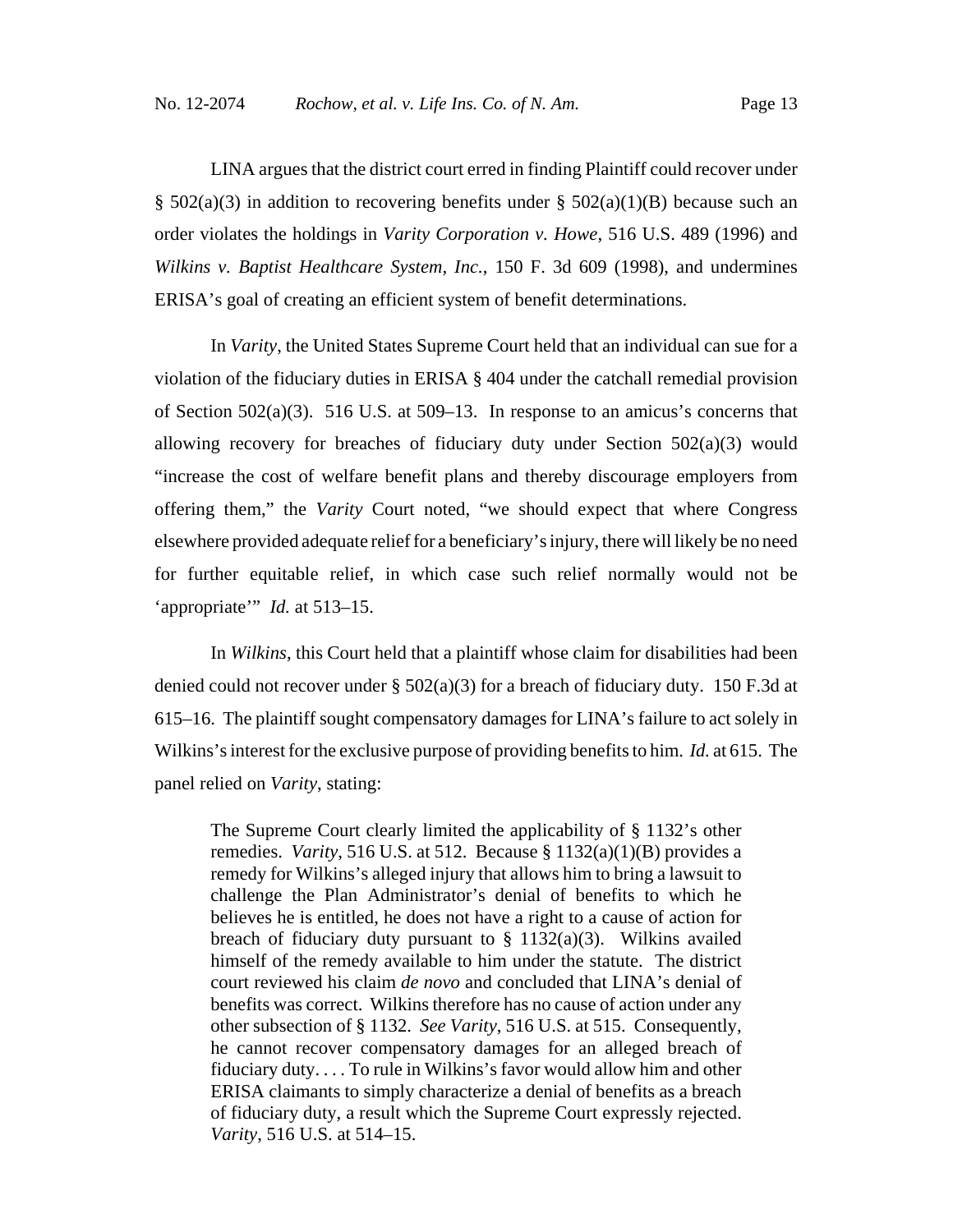*Wilkins*, 150 F.3d at 615.

Although courts initially interpreted *Wilkins* as a complete bar to simultaneous claims for benefits under  $\S$  502(a)(1)(B) and breaches of fiduciary duty under § 502(a)(3), several exceptions have emerged. First, in *Hill v. Blue Cross and Blue Shield of Michigan*, this Court held that a claim for breach of fiduciary duty under § 502(a)(3) seeking a system-wide injunction against a claims processing technique could exist alongside a claim for benefits under  $\S 502(a)(1)(B)$ . 409 F.3d 710, 718 (6th Cir. 2005). This Court stressed that unlike the fiduciary duty claim in *Wilkins,* the claim under  $\S$  502(a)(3) was not simply a repackaged benefits claim because granting the individual claimants benefits would not rectify the ongoing improper methodology for handling claims. *Id.* The court stated, "[o]nly injunctive relief of the type available under § 1132(a)(3) will provide the complete relief sought by Plaintiffs." *Id.*

Next, in *Gore v. El Paso Energy Corp. Long Term Disability Plan*, this Court held that a  $\S 502(a)(1)(B)$  benefits claim and  $\S 502(a)(3)$  fiduciary duty claim could exist simultaneously where each claim was supported by a different injury. 477 F.3d 833, 840–41 (6th Cir. 2007). In his complaint, the plaintiff sought benefits under the plan in effect at the time he was injured and equitable relief for his employer's breach of fiduciary duty through misrepresentations about the benefit plan. *Id.* This Court stated, "[w]hen Gore did not receive [benefits], his misrepresentation claim was not moot because his injury from the misrepresentation was not eliminated." *Id.***<sup>5</sup>** Gore was permitted to pursue his breach of fiduciary duty claim based on his employer's misrepresentations because it was a different injury.

This case is a logical extension of the *Hill* exception to *Varity* and *Wilkins* because §  $502(a)(1)(B)$  cannot provide all the relief Rochow seeks. Section  $502(a)(1)(B)$ cannot provide the equitable redress of preventing LINA's unjust enrichment because

**<sup>5</sup>** Although *Gore* noted that the plaintiff's request for equitable relief would have been moot had the plaintiff been entitled to benefits, the decision does not preclude recovery under both provisions as a matter of law. Rather, *Gore* noted that if the plaintiff had been granted permanent disability benefits under Section  $502(a)(1)(B)$ , it would not have mattered that the plaintiff was mislead into thinking he could get temporary benefits for two years, instead of just one. 477 F.3d at 840–41.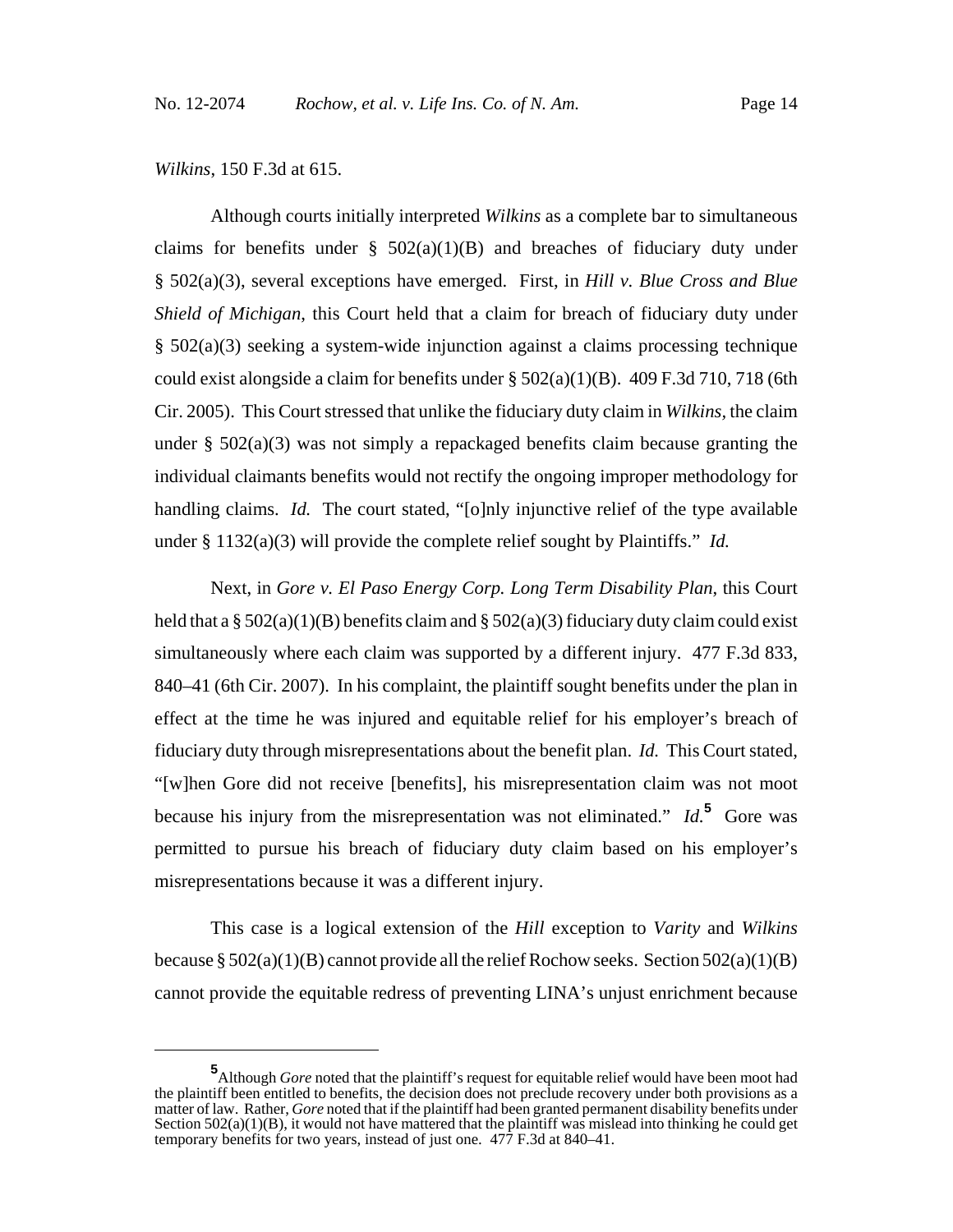it only allows a participant to "recover benefits due to him under the terms of the plan, to enforce his rights under the terms of the plan, or to clarify his rights to future benefits under the terms of the plan." 29 U.S.C. § 1132(a)(1)(B). *See also Tackett v. M & G Polymers, USA, LLC*, 561 F.3d 478, 491–92 (6th Cir. 2009) ("The *Hill* Court allowed a plaintiff to bring claims under both sections when  $\S 502(a)(1)(B)$  would not provide the complete relief the plaintiff sought.").

This Court in *Wilkins* and *Gore*, and to a certain extent *Hill*, focused on redressing the plaintiff's injuries because the plaintiffs sought compensatory damages. Nothing in ERISA itself or *Varity* limits this Court to allowing remedies under  $\S$  503(a)(3) that focus on the plaintiff's injuries. The language of  $\S$  503(a)(3) allows participants "to obtain other appropriate equitable relief (I) to redress [violations of any provision of this subchapter or the terms of the plan]." 29 U.S.C. § 502(a)(3). Although one meaning of redress is "to set right," it can also mean "to exact reparation for: avenge." MERRIAM WEBSTER DICTIONARY 1904 (3d ed. 2002). Black's Law Dictionary defines it as "relief" or "remedy" generally and gives it no restorative tinge at all. BLACK'S LAW DICTIONARY 1392 (9th ed. 2009). In *Varity*, the Supreme Court did not discuss ERISA as a statute solely focused on making a claimant whole. Rather, *Varity* noted in support of its argument that allowing individual recovery under  $\S 502(a)(3)$  was consistent with the purposes of ERISA because in some instances, like the *Varity* case itself, other remedies may not be available. *Varity*, 516 U.S. at 515.

Moreover, disgorgement does not result in double compensation, nor does it represent punishment. An award of both actual damages and disgorgement does not offend the doctrine against double recovery. *See Christopher Phelps & Assocs., LLC v. Galloway*, 492 F.3d 532, 546 (4th Cir. 2007) ("[A] copyright holder is entitled to both actual damages—the market price of the license—*and* disgorgement of the infringer's profits . . . .") (emphasis in original).**<sup>6</sup>** Further, equitable disgorgement of profits cannot

**<sup>6</sup>** This is distinguishible from cases which preclude a plaintiff from recovering both its own lost profits as well as disgorgement of the defendant's profits. *See Nintendo of Am., Inc. v. Dragon Pac. Int'l*, 40 F.3d 1007, 1010 (9th Cir.1994). Here, the equivalent of "lost profits" for Plaintiff would have been prejudgment interest, *i.e.*, money he would have earned on the benefits had they been timely paid. The award below does not impermissibly include both prejudgment interest and disgorgement of profits.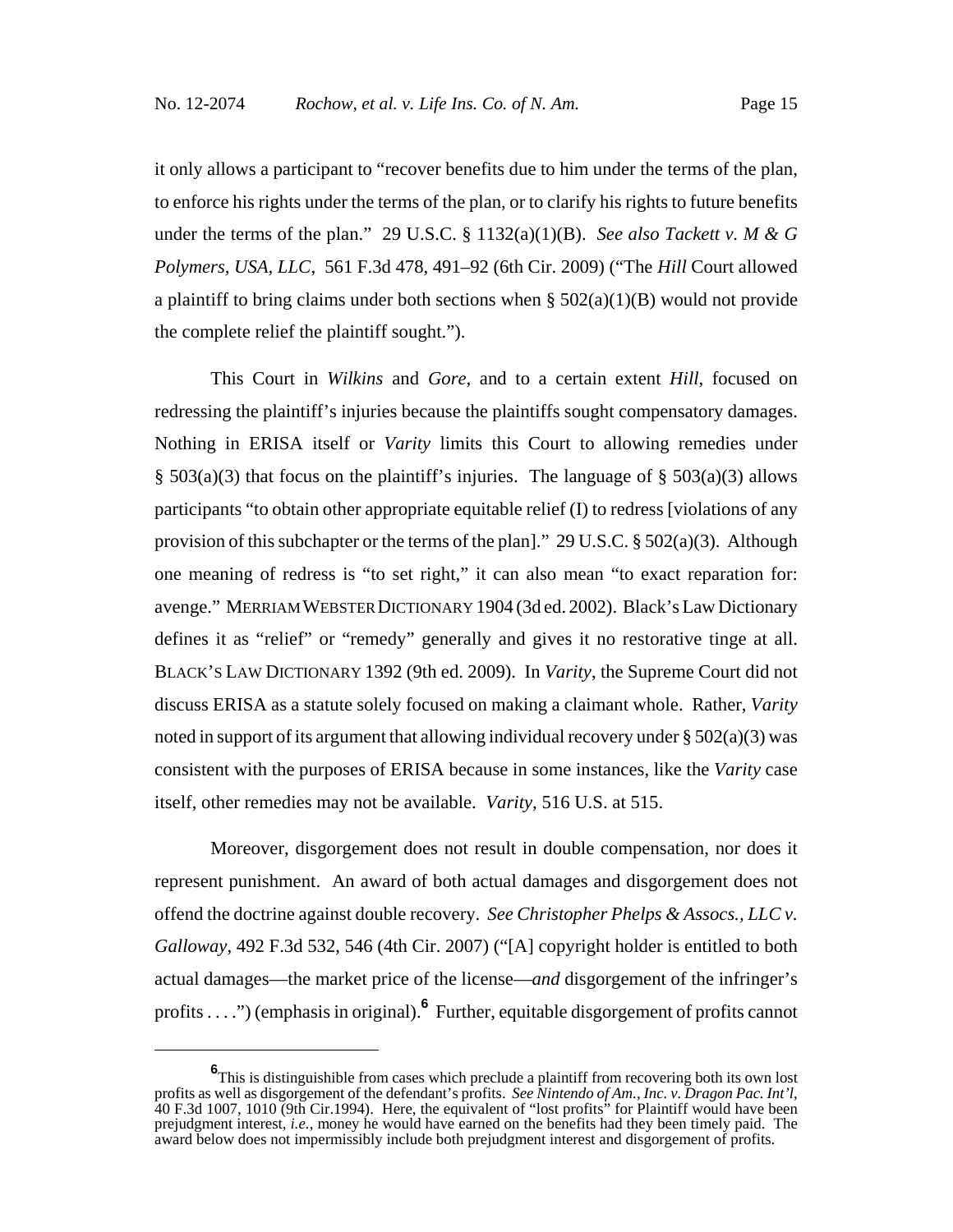fairly be characterized as punitive because it leaves LINA no worse off than it would have been had it paid benefits to Rochow when they were due as the law required.

Finally, the remedy of disgorgement of profits under  $\S 502(a)(3)$  was recognized by the Eighth Circuit in *Parke v. First Reliance Standard Life Ins. Co.*, 368 F.3d 999, 1008 (8th Cir. 2004). After finding that the award of pre-judgment interest in the form of disgorgement was an appropriate remedy for a delay of benefit payments, the Eighth Circuit stated, "[i]t is undisputed that an accounting for profits—the remedy that allows for disgorgement of profits awarded by the district court—is a type of relief that was typically available in equity and therefore is appropriate under § 1132(a)(3)(B)." *Id.<sup>7</sup>* Accordingly, we hold that disgorgement is an appropriate equitable remedy under § 502(a)(3) and can provide a separate remedy on top of a benefit recovery.

LINA argues that allowing Plaintiff to maintain a breach of fiduciary duty claim based on a denial of benefits would frustrate ERISA's goal of providing an inexpensive and expeditious dispute resolution process because it would require significant discovery beyond the administrative record. However, ERISA also has a goal of ensuring that plan fiduciaries act solely in the interest of the participants and for the exclusive purpose of providing benefits to their participants. 29 U.S.C. § 1104(a); *Varity*, 516 U.S. at 497 (ERISA has competing purposes of offering employees enhanced protection for their benefits and ensuring benefit systems are not too complex). Although discovery may slow down litigation over benefit denials in some cases, the risk of liability and extensive discovery regarding profits or interest will act as an incentive to ensure plan administrators act in the interest of the plan participants throughout the claims process. If no remedy beyond the award of benefits were allowed, insurance companies would

**<sup>7</sup>** In addition, as amici AARP points out, the United States Supreme Court has recently noted in

dicta,

<sup>[</sup>e]quity courts possessed the power to provide relief in the form of monetary 'compensation' for a loss resulting from a trustee's breach of duty, or to prevent the trustee's unjust enrichment. . . . Indeed, prior to the merger of law and equity this kind of monetary remedy against a trustee, sometimes called a 'surcharge,' was 'exclusively equitable.'

*Cigna v. Amara*, 131 S. Ct. 1866, 1880 (2011). The Court went on to imply that because the equitable remedy of surcharge fell within Section 503(a)(3), the relief at issue in *Amara*—the modification of an ERISA plan—did as well. While the reasoning in *Amara* is supportive of the position that disgorgement of profits is allowable under Section 502(a)(3), it is not dispositive of the issue nor were the comments binding precedent.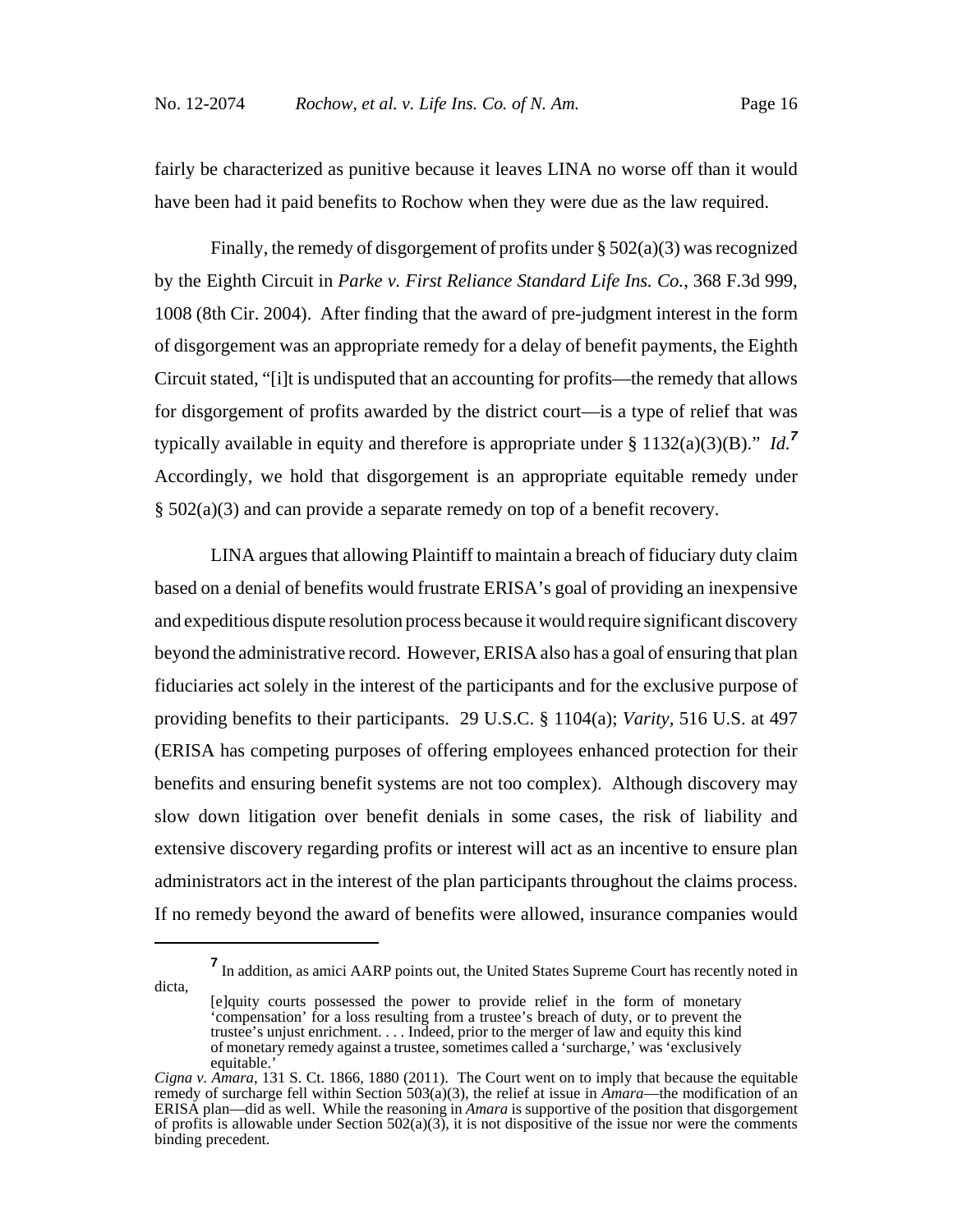have the perverse incentive to deny benefits for as long as possible, risking only litigation costs in the process. As the U.S. Supreme Court and this court have recognized, ERISA fiduciaries that pay benefits already operate under an inherent conflict of interest. *See, e.g.*, *Metropolitan Life Ins. Co. v. Glenn*, 554 U.S. 105, 112–15 (2008); *Judge v. Metropolitan Life Ins. Co.*, 710 F.3d 651, 664 (6th Cir. 2013). Indeed, that inherent conflict is "systemic" to an even greater degree than the mishandling of claims in *Hill v. Blue Cross and Blue Shield of Mich.*,409 F.3d 710, 718 (6th Cir. 2005). Insulating LINA from disgorgement in this case would exacerbate the existing systemic conflict of interest.

In addition, not every court will find that a plan administrator who acted arbitrarily and capriciously in denying benefits also breached its fiduciary duty under § 404. Although the district court in the instant suit based its breach of fiduciary duty finding on the fact that LINA had been arbitrary and capricious in its denial of benefits, the two standards need not be equivalent in every case. In this appeal, LINA argues only that the finding of breach of fiduciary duty was untimely, not that it was unsupported by the record, and this panel therefore has no occasion to consider whether the district court's finding was appropriate in this case. Nonetheless, there are facts supporting the finding that LINA breached its fiduciary duty by continually ignoring its own plan definitions which resulted in wrongly denying benefits for five years after the initial request. The *Rochow I* panel explicitly stated,

LINA's determination was not the result of a deliberate, principled reasoning process. . . . Nor does the decision appear to have been made "solely in the interest of the participants and beneficiaries and [ ] for the exclusive purpose of [ ] providing benefits to participants and their beneficiaries" as required by ERISA. 29 U.S.C.  $\S 1104(a)(1)$ .

482 F.3d at 866. Accordingly, Plaintiff was entitled to recover benefits under  $\S$  502(a)(1)(B) and disgorge LINA of its profits under  $\S$  502(a)(3).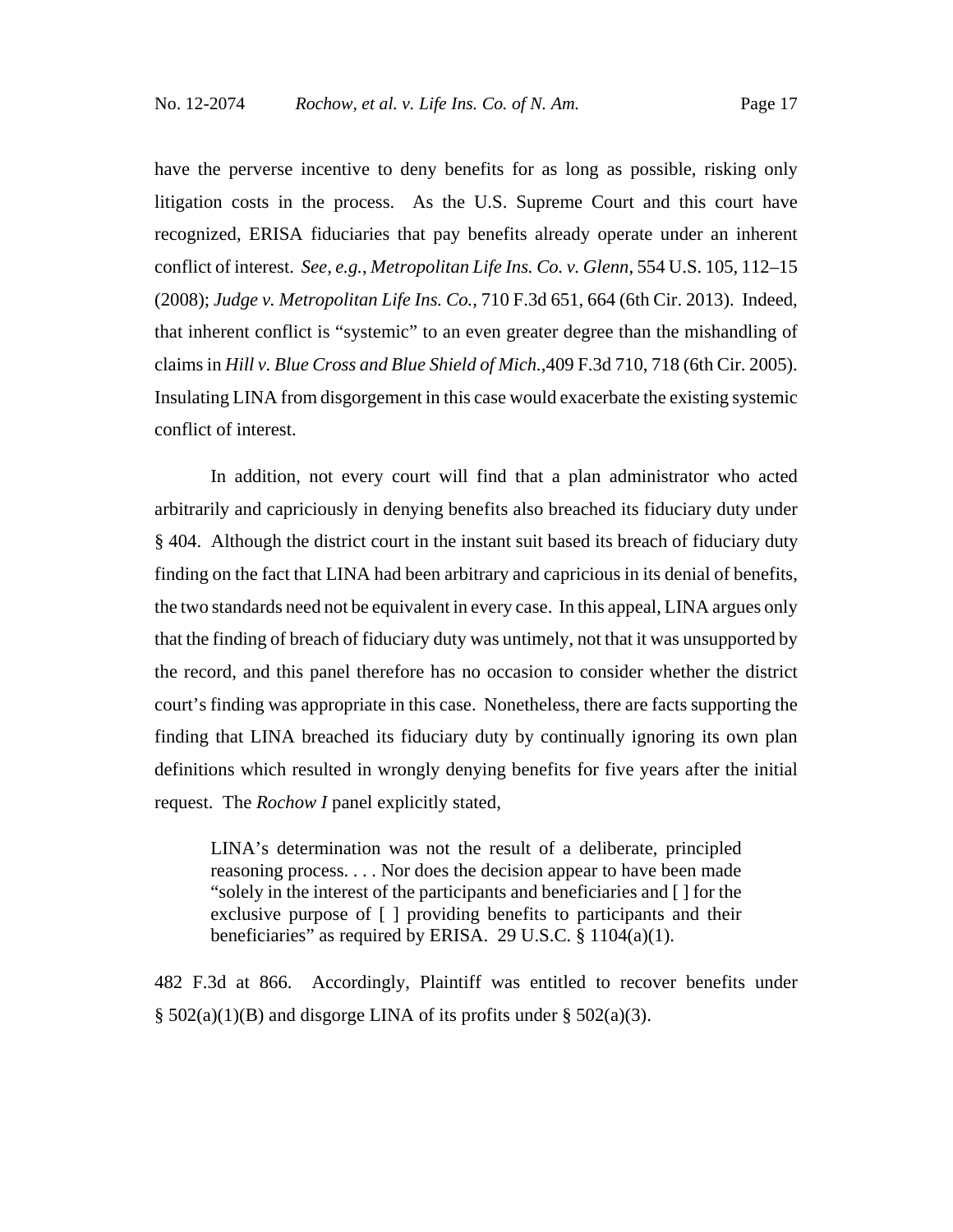#### **C. Calculation of Unjust Enrichment**

The final issue in this appeal is whether the district court committed reversible error by calculating LINA's profits using Professor Croson's ROE metric. As an initial matter, the parties dispute which standard of review governs this issue. LINA argues that the district court's selection of the methodology for calculating damages or profits for purposes of disgorgement is subject to *de novo* review. It relies on case law from other circuits to support that proposition. *See Peabody v. Davis*, 636 F.3d 368, 373 (7th Cir. 2011) ("The method of calculating damages is reviewed de novo; the calculations pursuant to the method are reviewed for clear error.") (citing *Ream Beverage Can Co. v. Bolger*, 620 F.3d 718, 727 (7th Cir. 2010)). Plaintiff contends that the district court's decision on disgorgement, as well as its denial of LINA's *Daubert* motion, are reviewed for abuse of discretion, citing the law of this circuit. *See United States v. Ford*, 64 F. App'x 976, 983 (6th Cir. 2003) ("This Court 'reviews a district court's decision on disgorgement for abuse of discretion.'") (quoting *SEC v. Johnston*, 143 F.3d 260, 262 (6th Cir. 1998) (abrogated on other grounds by *Raymond B. Yates, M.D., P.C. Profit Sharing Plan v. Hendon*, 541 U.S. 1 (2004))).

In applying the abuse of discretion standard to disgorgement, the Sixth Circuit in *Johnston* cited the Second Circuit's decision in *SEC v. First Jersey Securities*, 101 F.3d 1450, 1474–75 (2d Cir. 1996), *cert. denied*, 522 U.S. 812 (1997). *First Jersey* is instructive:

The district court has broad discretion not only in determining whether or not to order disgorgement but also in calculating the amount to be disgorged. *See, e.g., SEC v. Lorin*, 76 F.3d [458,] 462 [(2d. Cir. 1996)]. The amount of disgorgement ordered "need only be a reasonable approximation of profits causally connected to the violation," *SEC v. Patel*, 61 F.3d [137,] 139 [2d Cir. 1995)] (internal quotation marks omitted); "any risk of uncertainty [in calculating disgorgement] should fall on the wrongdoer whose illegal conduct created that uncertainty," *id*. at 140 (internal quotation marks omitted). We review the district court's order of disgorgement for abuse of discretion. *See, e.g., SEC v. Posner*, 16 F.3d 520, 522 (2d Cir. 1994), *cert. denied*, 513 U.S. 1077 (1995).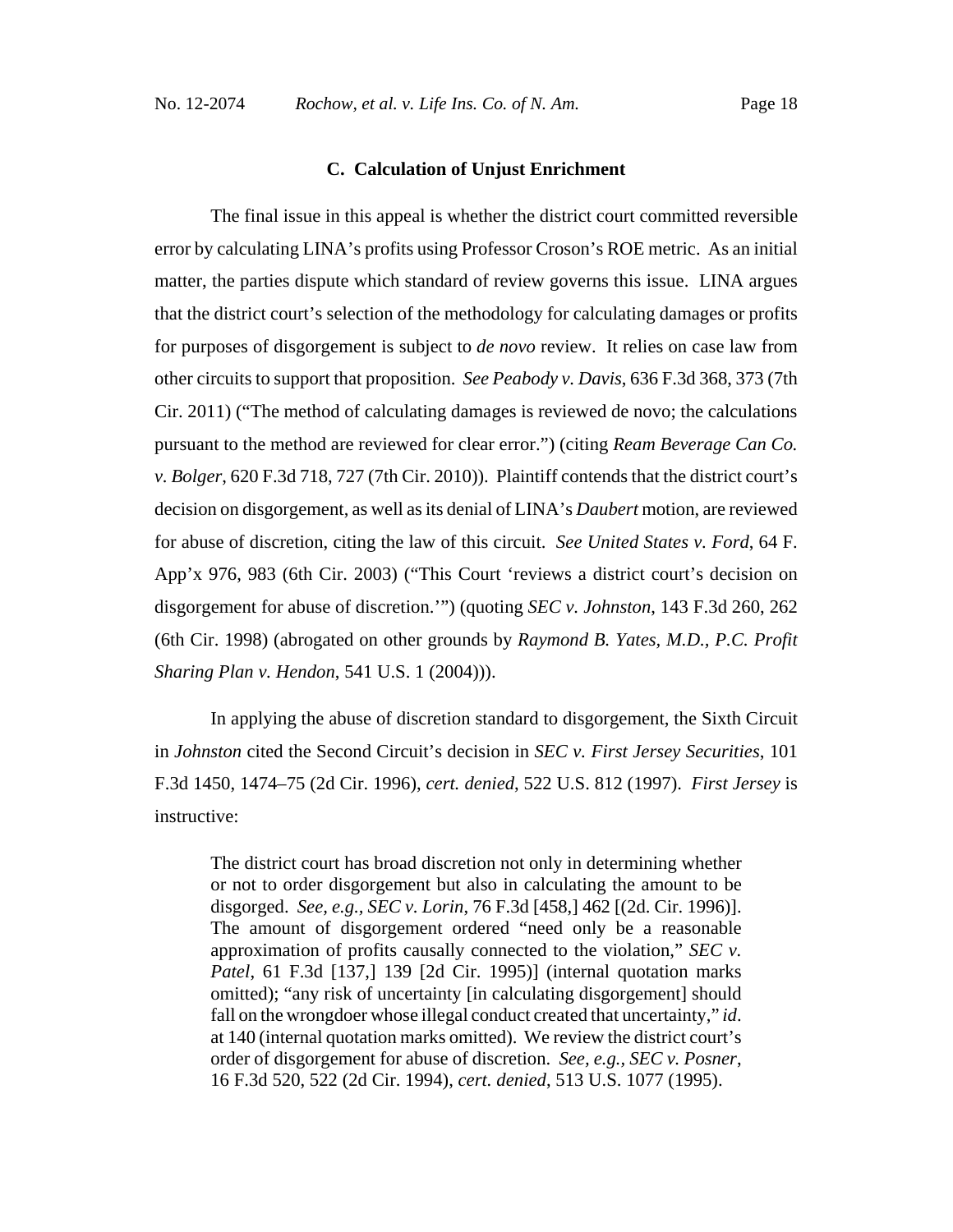*Id*. In short, we apply the abuse of discretion standard to a district court's decision on disgorgement.

Turning to the merits, LINA characterizes the figures resulting from Croson's calculations as "absurd." It maintains that Croson's calculation, which treats the withheld benefits as general equity, does not constitute a reasonable approximation of LINA's unjust enrichment. It contends that Croson's calculation is flawed because he based it on LINA's surplus, which LINA suggests does not fit the legal definition of profits for purposes of disgorgement. In addition, LINA challenges Croson's opinion as unreliable on the basis that his opinion is not supported by a recognized scholarly authority, and he lacked experience in the insurance industry, invoking Federal Rule of Evidence 702 and *Daubert v. Merrell Dow Pharmaceuticals, Inc*., 509 U.S. 579, 589 (1993).

Plaintiff argues that the district court correctly found as a factual matter that the withheld money was available to LINA for investment, operating expenses, or any other expenses and therefore properly concluded the money should be treated as equity. Plaintiff also contends that in light of that finding, the district court did not abuse its discretion in selecting ROE as the metric for determining a reasonable approximation of LINA's profits for the purpose of disgorgement. Plaintiff asserts that LINA mischaracterizes Croson's testimony when it claims he equated surplus with profits, when in fact Croson measured profitability by examining the change in surplus over time. In addition, Plaintiff maintains that the ROE methodology finds support in Ninth Circuit case law, relying on *Nickel v. Bank of Am.*, 290 F.3d 1134 (9th Cir. 2002). Last, Plaintiff contends the district court did not abuse its discretion in denying LINA's *Daubert* motion to exclude Croson's expert testimony.

The parties agree the district court applied the correct general standards for an equitable claim of accounting and disgorgement.

The parties also agree on some matters pertaining to the calculation of profits, thereby narrowing the issue on review. Specifically, the parties agree on the first three variables for determining the amount of LINA's unjust enrichment: (1) the amount of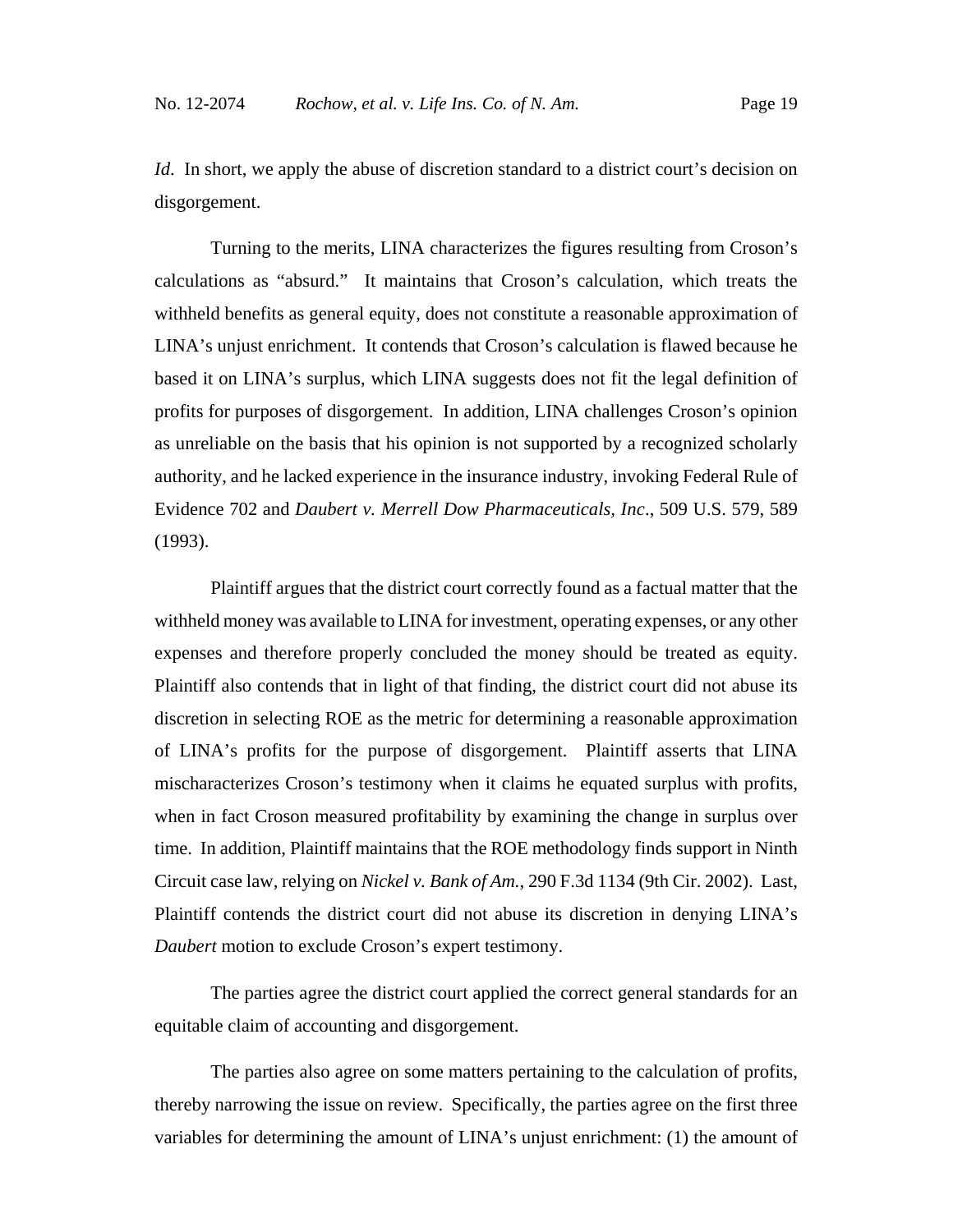the underlying principal that LINA wrongfully withheld from Rochow (\$910,629.24); (2) the period of time LINA withheld that amount; and (3) the fact that interest should be compounded monthly. The remaining element, the amount of unjust enrichment LINA derived from the withheld money, turns on the metric used to calculate LINA's profits. Here, the parties provided the district court competing metrics: Rochow advanced the ROE metric, while LINA advanced the retained investment margin metric.

 The district court's decision to accept Rochow's ROE metric and reject LINA's retained investment approach rested on a pivotal factual finding. The district court found, as a factual matter, that the wrongfully withheld money was not held by LINA in a separate investment account but rather was available to LINA to use as bottom line equity for any business purpose. The district court reasoned that since the wrongfully withheld funds were available for LINA to use for any business purpose, ROE was the appropriate metric to apply to arrive at a reasonable approximation of LINA's unjust enrichment. The same finding formed the basis for the district court's holding that LINA failed to meet its burden of showing its own approximation was correct: it was not appropriate to use a metric that treated the funds as if they had been held in a separate account earning only investment income when in fact there was no such separate account. In reaching these conclusions, the district court relied on the decision of the Ninth Circuit in *Nickel*.

*Nickel* involved a class action against a trustee bank which, over a period of fifteen years, unilaterally raised its fees for administering about 2,500 trusts without consent of the parties or the approval of the probate court. The district court declined to impose the remedy of accounting and disgorgement, holding, in part, that the plaintiff was required to trace the numerous overcharges to specific profits, and absent traceability, any reckoning of the bank's profits would be speculative. One plaintiff appealed.

The Ninth Circuit phrased the fundamental tenet of accounting and disgorgement as, "if you take my money and make money with it, your profit belongs to me." 290 F.3d at 1138. Rejecting the district court's analysis, the Ninth Circuit stated: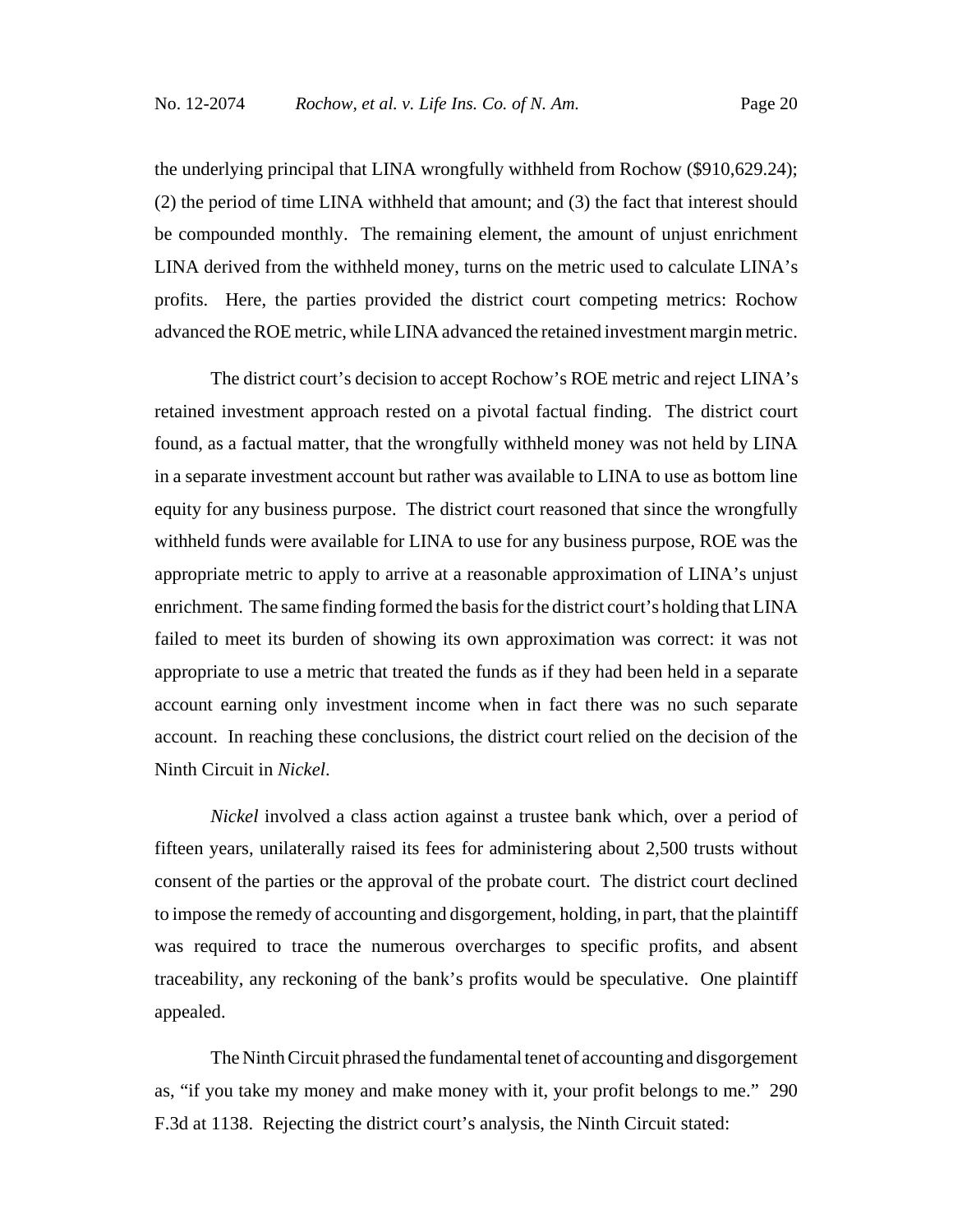Money is fungible. Once in the bank's accounts as belonging to the bank, the specific sums taken from the trusts could never be identified again. A requirement of traceability nullifies the bank tortfeasor's obligation to cough up the profits it has made by the use of what it has wrongfully taken.

The district court suggested that proof of the trusts' share of the bank profits was "speculative." That suggestion is simply a sophisticated restatement of the requirement of traceability. There is no speculation as to either the bank's annual profit or as to the share of the bank's capital represented by the overcharges. Once traceability is seen to be a chimera, the calculation of what is owed the trusts is straightforward.

*Nickel*, 290 F.3d at 1138–39. The court in *Nickel* remanded the case to the district court to determine the bank's profits. *Id*. at 1139. Here, in selecting the ROE metric, the district court below extracted from *Nickel* the principle that where funds are not traceable, an appropriate remedy is to order disgorgement of a proportionate share of the wrongdoer's profits.

The district court in the instant case also couched its decision in terms of the shifting burden of proof applied in equitable accounting. The court held:

[T]he Court finds that the Defendant has the burden of proof in demonstrating that its accounting is correct, and that uncertainty in accounting is resolved against Defendant. The Court finds that Defendant has failed to establish that the benefits wrongfully withheld from Plaintiff were segregated in a fund that limited profit to "investment income," and thus the Court adopts Plaintiff's method of determining the extent of Defendant's profits during the relevant period.

(PageID 3576).

We find that the district court did not abuse its discretion by ordering disgorgement based on the ROE metric. First, the district court did not abuse its discretion when it found that LINA held Rochow's wrongfully withheld money in its general account where it could be used for any business purpose, as opposed to a segregated investment account. LINA does not seriously challenge that factual finding, and indeed LINA's expert conceded the point.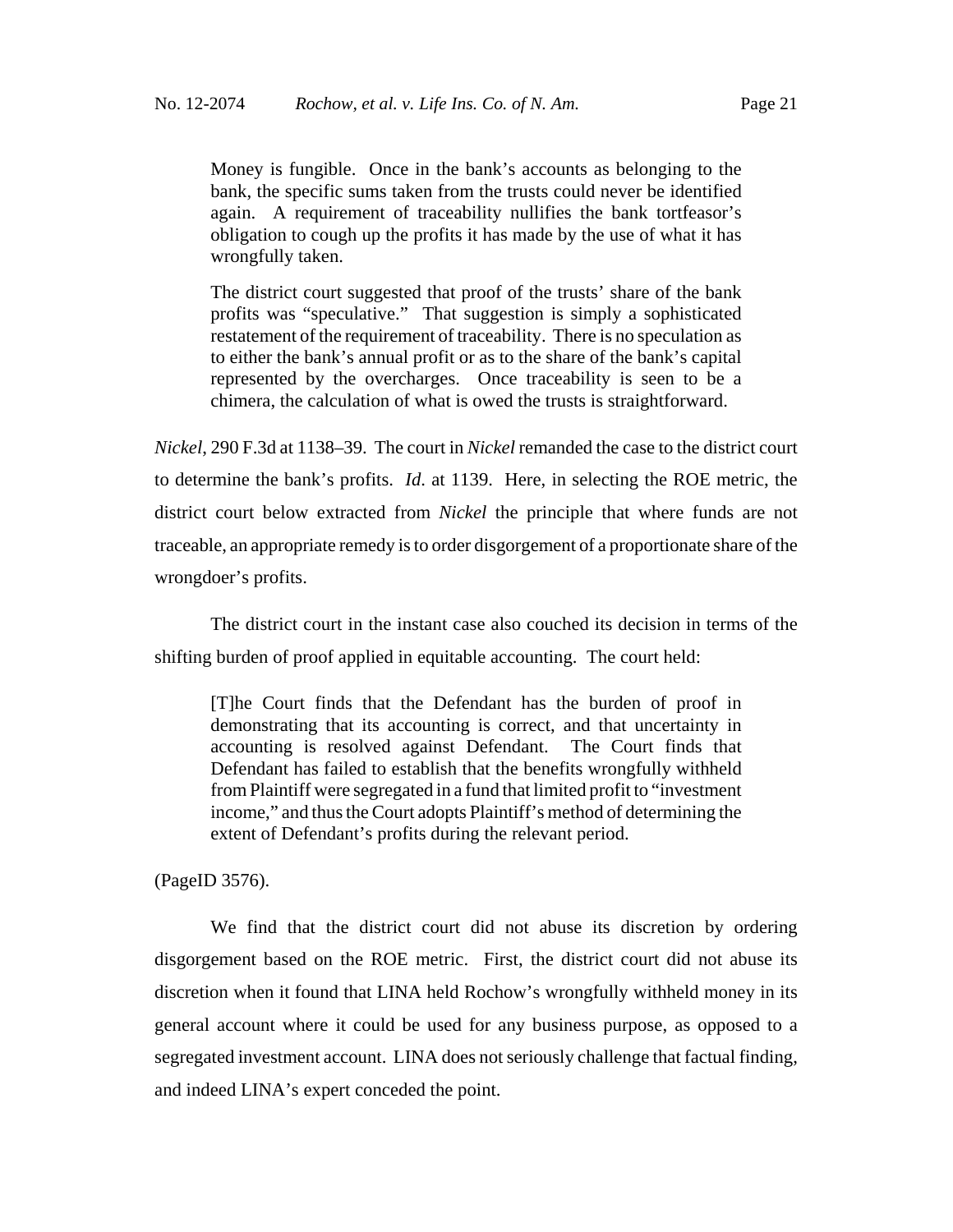Second, the district court did not abuse its discretion by selecting ROE as the metric for calculating a reasonable approximation of LINA's profits. While there is a dearth of case law expressly applying the ROE metric to determine unjust enrichment, selecting ROE as a basis for calculating LINA's profits does not violate any clearly established principle of law or equity.

LINA does not provide authority expressly rejecting ROE as a metric for disgorgement of profits. Rather, LINA argues that disgorgement must not represent a general forfeiture or that an award of prejudgment interest must not be excessive or overcompensate the plaintiff. LINA fails to show concretely how the district court violated those general principles, however, other than to point to the amount of the disgorgement, characterizing it as "absurd." At bottom, LINA suggests the disgorgement award must be unlawful because it is large, as it significantly exceeds the principal amount of benefits LINA wrongfully withheld from Rochow. But that argument misapprehends the basic concept of equitable accounting, "if you take my money and make money with it, your profit belongs to me." *Nickel*, 290 F.3d at 1138; *see also* Restatement (Third) of Restitution & Unjust Enrichment § 51(4) (2011) (accounting and disgorgement based on net profit). Since disgorgement is fundamentally tied to profits, it follows that where profits are sizeable, the disgorgement will be proportionately sizeable. Consequently, the size of the disgorgement award does not, by itself, indicate an abuse of discretion.

LINA's more nuanced argument concerns whether Croson's ROE metric even measures profits. In particular, LINA contends that by employing the ROE metric, the district court improperly equated surplus with profit. Citing, *inter alia*, Black's Law Dictionary, LINA defines profits as "[t]he excess of revenues over expenditures in a business transaction." BLACK'S LAW DICTIONARY 1330 (9th Ed. 2009). Surplus, in contrast, is "[a] corporation's net worth. . . ." *Id*.

Plaintiff asserts that LINA's surplus versus profits argument misstates Croson's testimony and opinion. Moreover, Plaintiff acknowledges that surplus and profits are not synonymous and denies ever advancing such a theory. Plaintiff is correct. Croson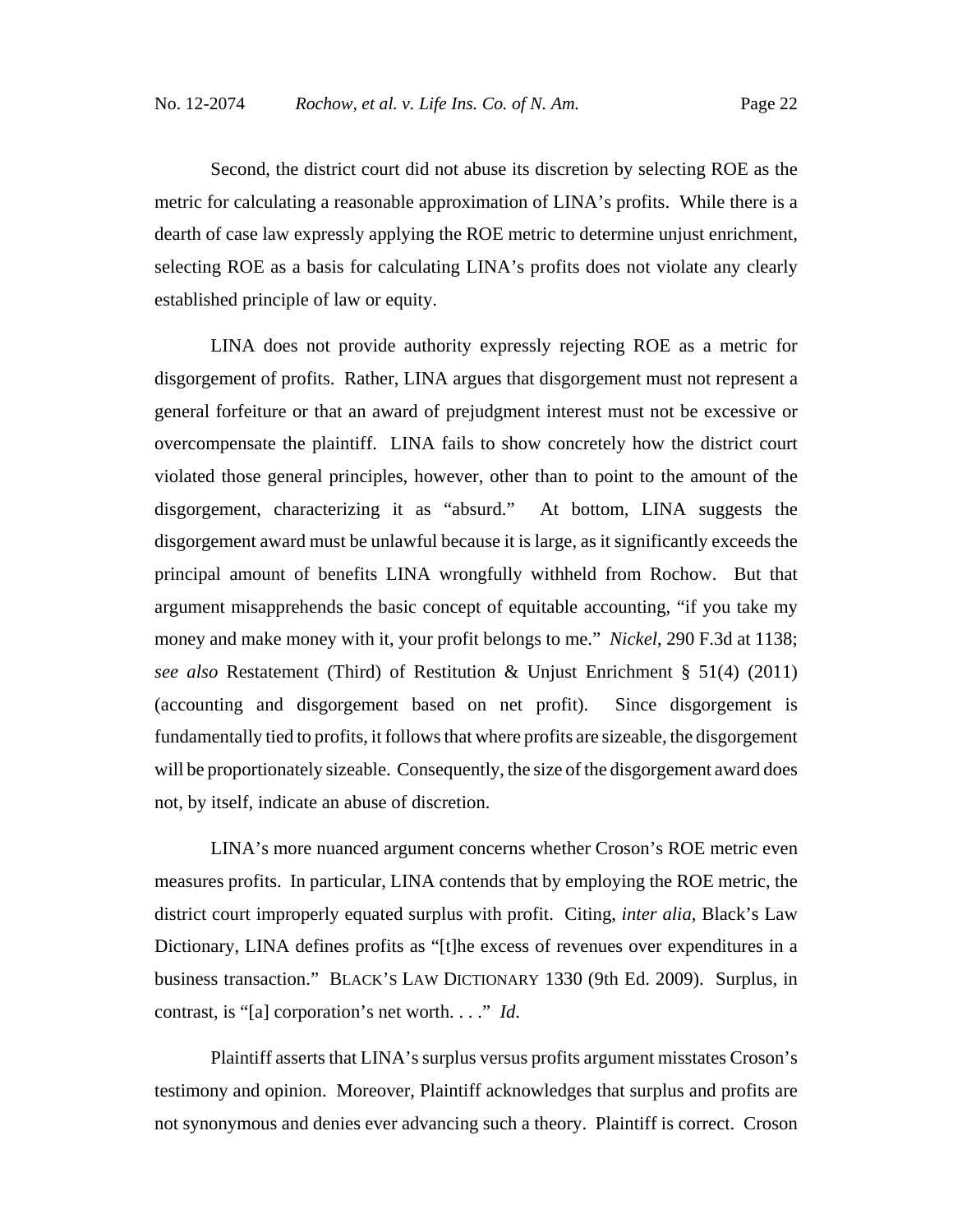did not equate surplus with profit, but rather measured the change in surplus over time, opining LINA's annual profits could be measured as the percentage increase in its year end surplus for each year, adjusted for non-profit factors such as infusion of capital from LINA's parent, CIGNA. In that regard, LINA's surplus versus profits argument oversimplifies, and thereby mischaracterizes, Croson's opinion.

Additionally, the district court's selection of the ROE metric fits the facts of this case and a common sense approach to reasonable approximation especially under the principle that any risk of uncertainty in the calculation is counted against LINA, and given the broad discretion it had sitting as a court of equity. *See First Jersey Secs*., 101 F.3d at 1474; Restatement (Third) of Restitution & Unjust Enrichment § 51(5)(d) (2011). It hardly seems unreasonable for the district court to treat Rochow's wrongfully withheld money as equity in approximating profits when, as a factual matter, LINA had full access to that money as if it had been equity.

Finally, LINA's perfunctory *Daubert* argument merits little discussion. It addresses only two factors concerning the reliability of Croson's testimony. First, LINA asserts Croson lacked any experience in the insurance industry, but that assertion is not entirely true, as Croson published and taught economics courses that included the economics of the insurance industry. Second, LINA notes Croson does not identify a treatise or scholarly work to support his application of the ROE metric to measure LINA's profits. While the latter point is accurate, it scarcely provides a basis for concluding that the district court abused its discretion by admitting Croson's testimony and report. LINA also points to inaccuracies in Croson's first report, but does not deny that those errors were later corrected. For these reasons, we reject LINA's *Daubert* argument.

In sum, given the district court's "broad discretion not only in determining whether or not to order disgorgement but also in calculating the amount to be disgorged," *First Jersey Secs*., 101 F.3d at 1474, the district court did not abuse its discretion by adopting Croson's ROE metric to calculate LINA's profits for the purpose of disgorgement.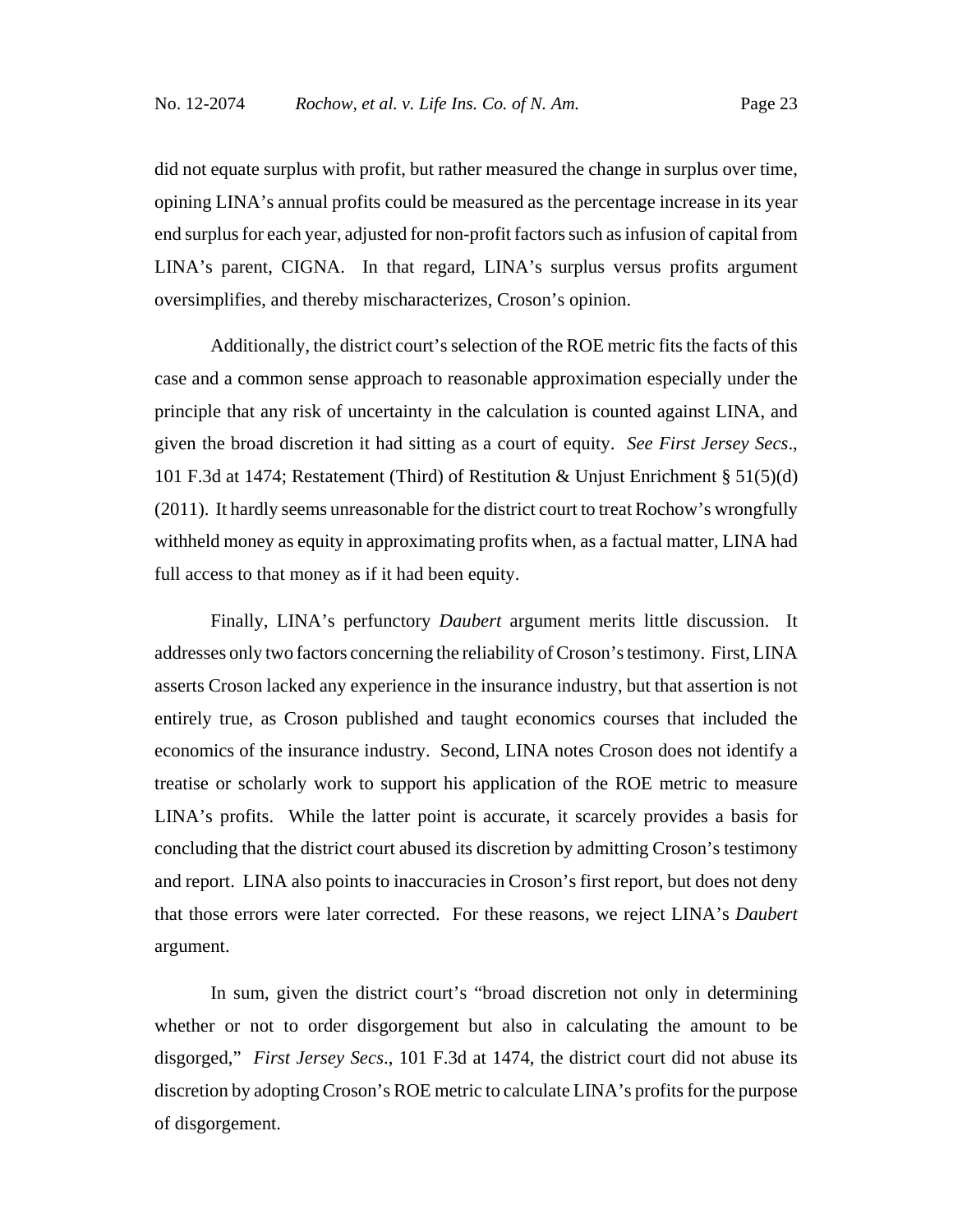## **III. CONCLUSION**

For the above reasons, we affirm the district court's judgment.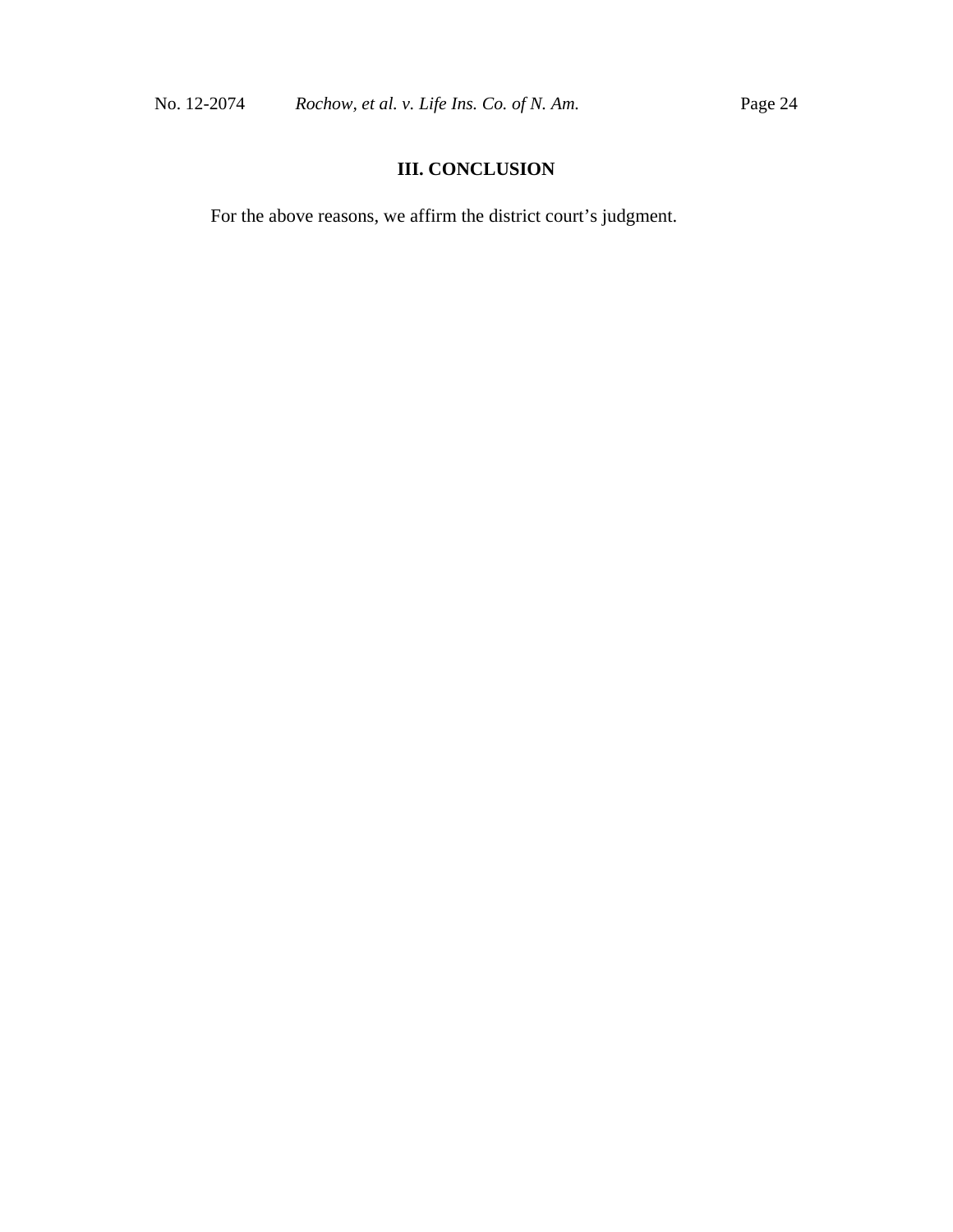### **DISSENT \_\_\_\_\_\_\_\_\_\_\_\_\_\_\_\_\_\_**

**\_\_\_\_\_\_\_\_\_\_\_\_\_\_\_\_\_\_**

McKEAGUE, Circuit Judge, dissenting. The majority has taken an unprecedented and extraordinary step to expand the scope of ERISA coverage. The disgorgement of profits undermines ERISA's remedial scheme and grants the plaintiff an astonishing \$3,797,867.92 windfall under the catchall provision in  $\S 502(a)(3)$ .<sup>1</sup> As this expansion of ERISA is contrary to clear Supreme Court and Sixth Circuit precedent, I dissent.

At its core, ERISA is a remedial statute. It does not seek to punish violators, but rather, attempts to place "the plaintiff in the position he or she would have occupied but for the defendant's wrongdoing." *See Ford v. Uniroyal Pension Plan*, 154 F.3d 613, 618 (6th Cir. 1998). As the Second Circuit aptly put it, "[t]he aim of ERISA is to make the plaintiffs whole, but not to give them a windfall." *Henry v. Champlain Enters., Inc.*, 445 F.3d 610, 624 (2d Cir. 2006) (internal quotation marks omitted). The key inquiry, therefore, in determining how to make the plaintiff whole, requires identification of the nature of the injury suffered.**<sup>2</sup>** In a wrongful denial of benefits case, like this one, every time there is a denial of benefits, there will necessarily be a withholding of the benefits. As even plaintiff Rochow has acknowledged, the denial is the injury, and the withholding is an ancillary effect. Together they comprise a single injury that must be remedied.

Plaintiff was made whole when he was paid his disability benefits and attorney's fees. If not, an award of prejudgment interest certainly would have made him whole. *See Schumacher v. AK Steel Corp. Ret. Accumulation Pension Plan*, 711 F.3d 675, 685–87 (6th Cir. 2013) (indicating that prejudgment interest effectively prevents unjust

**<sup>1</sup>** Section 502(a)(3) is also known as the "catchall" provision and is codified at 29 U.S.C. § 1132(a)(3). Section 502(a)(1)(B) is codified at 29 U.S.C. § 1132(a)(1)(B).

<sup>&</sup>lt;sup>2</sup> Neither Rochow, nor the majority claims that there is a second injury apart from the denial of benefits, preferring instead to gloss over this *foundational* premise by focusing on the perceived benefit derived by the defendant.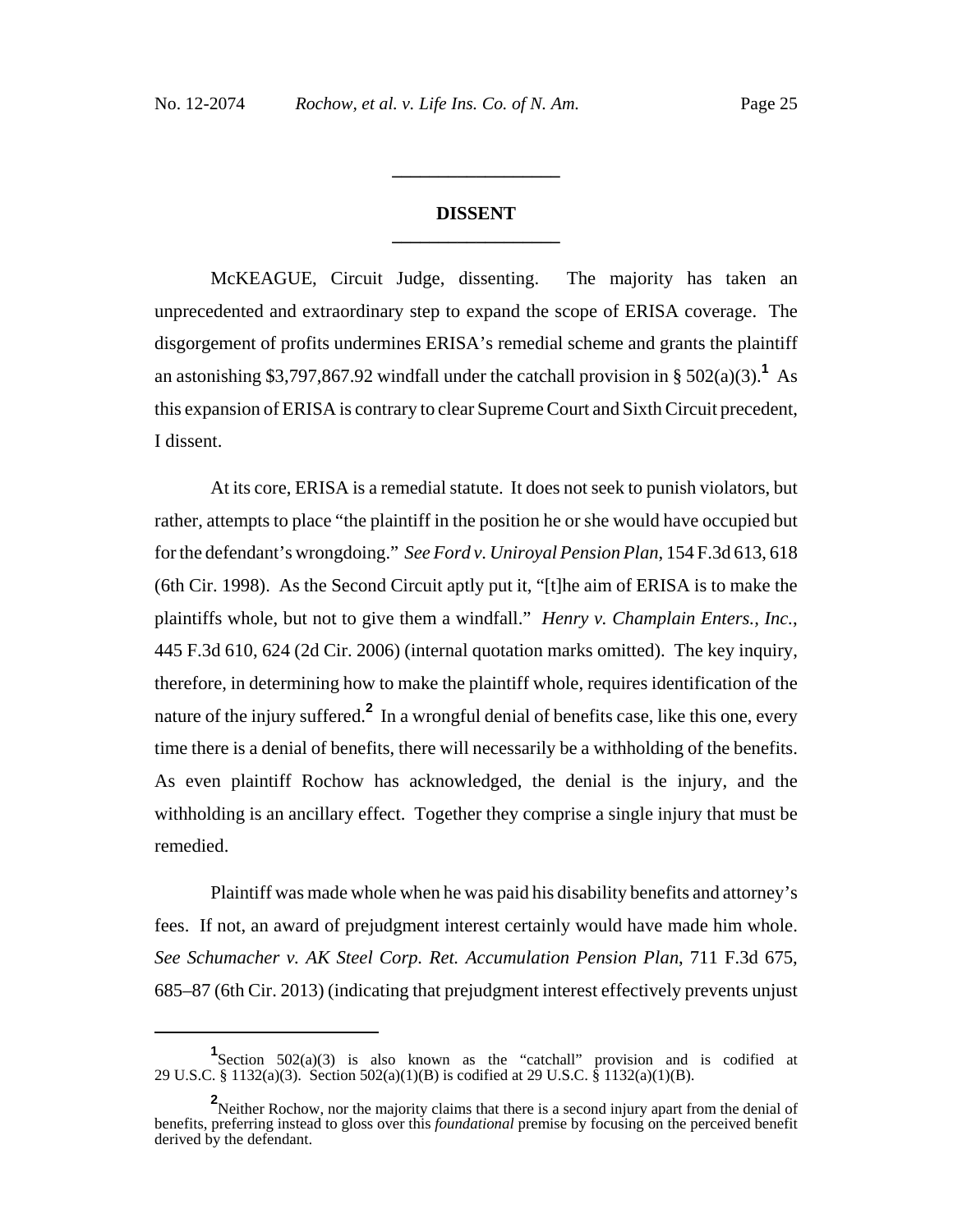enrichment in an ERISA benefits case, but noting that such interest must not be excessive). Allowing Rochow to recover disgorged profits, in addition to denied benefits, results in an improper repackaging of the benefits claims. Put differently, it results in a second recovery for the same injury. Such overcompensation contravenes ERISA's basic purpose.

Both the Supreme Court and this Circuit have interpreted ERISA to prevent such double recoveries. This is precisely why equitable relief under  $\S 502(a)(3)$  has been allowed in *only* three circumstances: (1) where § 502(a)(1)(B) does *not* already provide a remedy to the plaintiff; (2) where an injunction under  $\S 502(a)(3)$  would remedy future mishandling of claims and an award of benefits under  $\S 502(a)(1)(B)$  would remedy past wrongful conduct; and (3) where the  $\S$  502(a)(3) claim was distinct and independent from the §  $502(a)(1)(B)$  claim, but even then, the plaintiff was permitted to recover under *only one* of the two theories—he could not recover under both. Notice what is not allowed: simply repackaging the  $\S$  502(a)(1)(B) claim as an equitable claim under § 502(a)(3) and thereby obtaining relief for the same injury under both provisions. The disgorgement award granted by the district court and upheld by the majority, however, does exactly this.

The majority's ruling works a fundamental change in the interplay between  $\S$  502(a)(1)(B) and  $\S$  502(a)(3). This is not authorized by Supreme Court precedent. In *Howe v. Varity Corp.*, 516 U.S. 489 (1996), the Supreme Court allowed a group of plaintiffs, who were unable to bring a claim under §  $502(a)(1)(B)$ , to bring suit for breach of fiduciary duty under  $\S$  502(a)(3). As the Court explained, Section 502(a)(3) "functions as a safety net, offering appropriate equitable relief for injuries caused by violations that § 502 does not elsewhere adequately remedy." *Id.* at 513. Importantly, however, the Court limited this expansion of ERISA coverage by noting "where Congress elsewhere provided *adequate* relief for a beneficiary's *injury*, there will likely be no need for further equitable relief, in which case such relief *normally* would not be *appropriate*." *Id.* at 515 (emphasis added) (internal quotation marks omitted).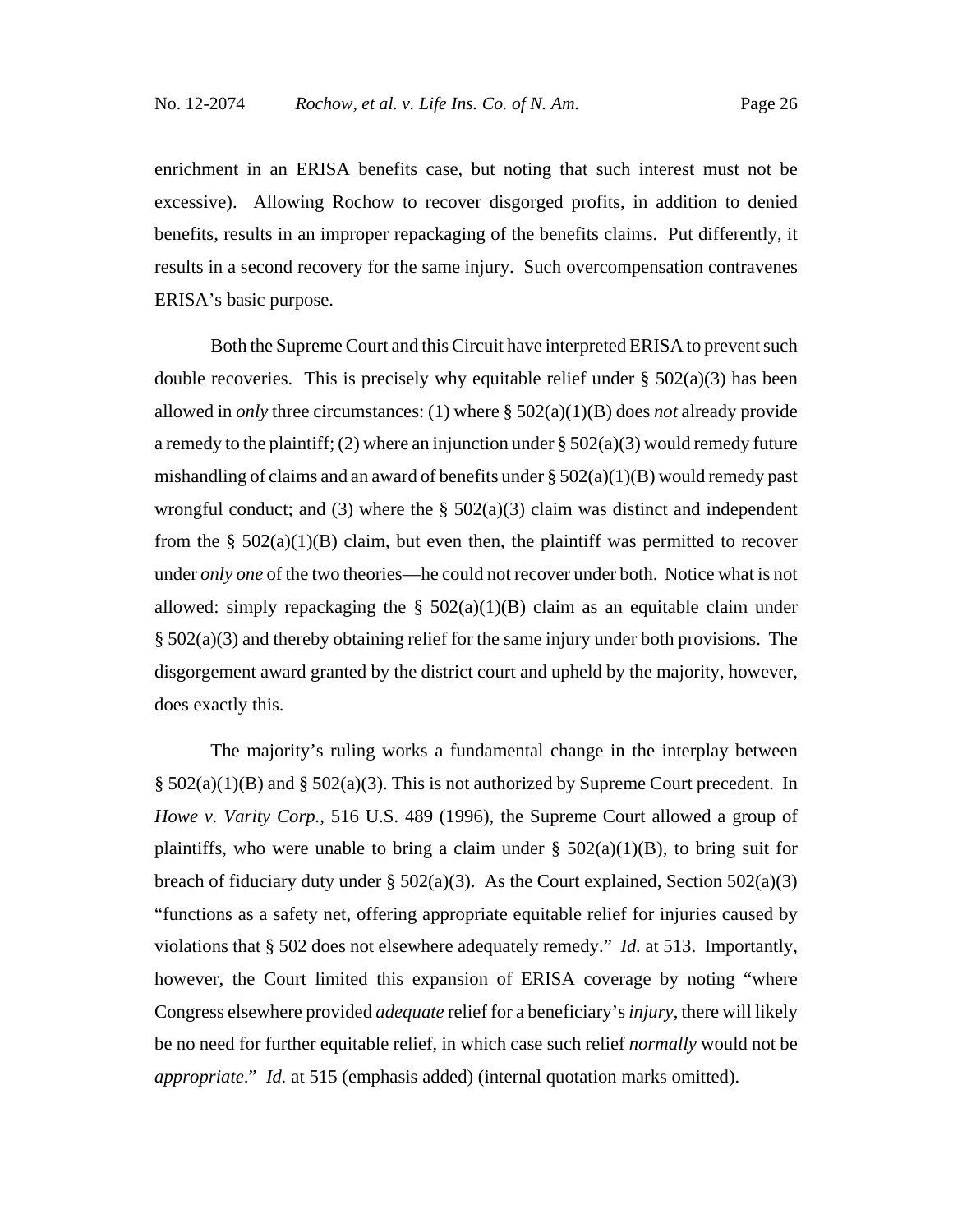*Varity* emphasizes the *adequacy* of the relief for the beneficiary's injury, *not* the nature of the defendant's wrongdoing. By focusing on disgorgement of profits, the majority turns the analysis on its head. Disgorgement addresses whether the defendant has wrongfully gained something, not whether the plaintiff has been made whole. This pivot from the plaintiff's injuries to the defendant's wrongdoing directly contravenes the approach laid out in *Varity*. Moreover, the majority's suggestion that such an approach is permitted because "redress" could be interpreted to mean "to exact reparation for: avenge" is directly at odds with the Court's admonition that  $\S 502(a)(3)$  does not cover punitive damages. *Id.* at 509 (citing *Mertens v. Hewitt Assoc.*, 508 U.S. 248, 255, 256–58 (1993)).

*Varity* also indicates that equitable relief is not *normally* appropriate where Congress elsewhere provides adequate relief for a beneficiary's injury. If an arbitrary and capricious denial of benefits implicates a breach of fiduciary duty entitling a plaintiff to disgorgement of profits, then equitable relief becomes potentially available whenever a disability-benefit denial is reversed under an arbitrary and capricious standard of review.**<sup>3</sup>** Such a result flies in the face of the Court's decision in *Varity*. It converts the exception into the rule, the "safety net" into a first-line of attack. Perhaps this is why plaintiffs and amici do not cite to any ERISA case allowing a disgorgement of profits, other than disgorgement in the form of prejudgment interest.

This reading of *Varity* as controlling the relationship between §  $502(a)(1)(B)$  and § 502(a)(3) and as limiting the application of § 502(a)(3) is clearly expressed in *Wilkins v. Baptist Healthcare System, Inc.*, 150 F.3d 609 (6th Cir. 1998). There, Wilkins applied for long-term disability benefits, and after plan administrators denied his claim, Wilkins sued alleging he was entitled to benefits under  $\S$  502(a)(1)(B) and to equitable relief under § 502(a)(3) based upon breach of fiduciary duty. This court denied relief under  $§ 502(a)(3)$  stating:

**<sup>3</sup>** Here, the district court concluded that an arbitrary and capricious denial of benefits is *ipso facto* a breach of fiduciary duty. R. 67 Order at 5, PageID # 936. Based on this logic, any time there is an arbitrary and capricious denial of benefits, a plaintiff would have a viable claim for disgorgement of profits. Such a holding runs counter to Congress's intent and *Varity*'s teaching.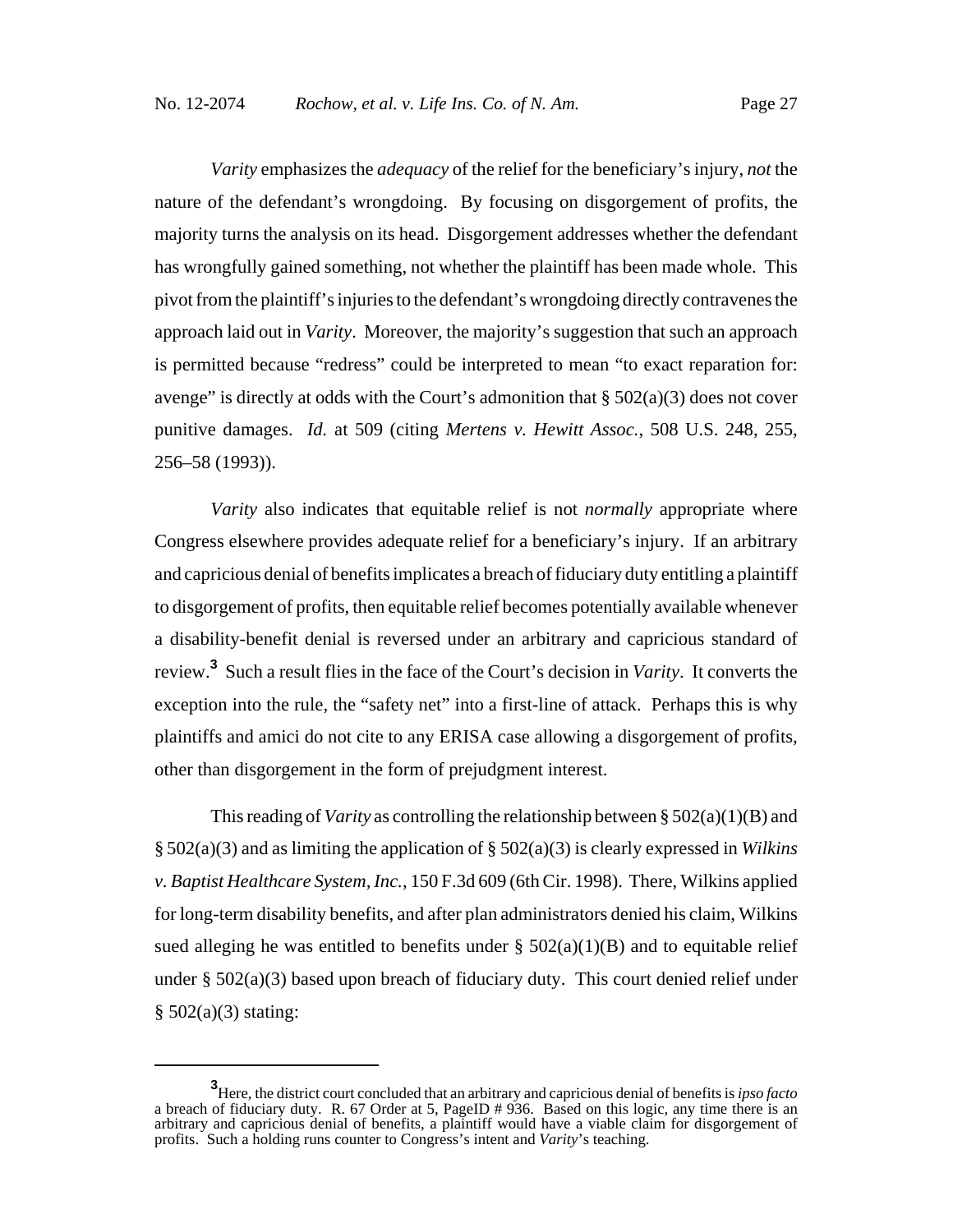Because  $\S 1132(a)(1)(B)$  provides a remedy for Wilkins's alleged injury that allows him to bring a lawsuit to challenge the Plan Administrator's denial of benefits to which he believes he is entitled, he does not have a right to a cause of action for breach of fiduciary duty pursuant to  $[\S 502(a)(3)].$ 

*Id.* at 615. Just like the plaintiff in *Wilkins*, Rochow's entitlement to relief under the catchall provision should be deemed barred as he obtained adequate remedy under  $§ 502(a)(1)(B).$ 

The majority, nonetheless, points to *Hill v. Blue Cross and Blue Shield of Michigan*, 409 F.3d 710 (6th Cir. 2005), which recognized an exception to *Wilkins*. In *Hill*, the plaintiffs brought a class-action lawsuit seeking individual relief for denied benefits under §  $502(a)(1)(B)$  and plan-wide injunctive relief under §  $502(a)(3)$  based upon defendant's alleged breach of its fiduciary duty. The district court dismissed the § 502(a)(3) claim finding that "these claims were merely repackaged claims for individual benefits and did not constitute actual fiduciary-duty claims." *Id.* at 717. This court reversed. Whereas *Wilkins* involved the rejection of fiduciary-duty claims on the basis that they were actually disguised individual-benefits claims, in *Hill* the need for relief under the catchall provision arose out of a defect in *plan-wide* claim handling procedures. "The award of benefits to a particular [plaintiff] based on an improperly denied claim for emergency-medical-treatment expenses will not change the fact that [defendant] is using an allegedly improper methodology for handling . . . claims." *Id.* at 718. To remedy this injury, the court permitted *injunctive relief*, not an *additional* award of monetary damages. Thus, the *Hill* court permitted an exception to *Varity* and *Wilkins* because "[o]nly *injunctive relief* of the type available under § 1132(a)(3) [would] provide the complete relief sought by Plaintiffs by requiring [Defendants] to alter the manner in which it administers all the Program's claims . . . ." *Id.* at 718 (emphasis added). Again, as in *Varity*, the primary purpose of ERISA was satisfied—providing an adequate remedy to make the plaintiffs whole.

The present case does not fall within the *Hill* exception to *Varity* and *Wilkins*. *Hill* distinguished between the denial of individual claims and plan-wide mishandling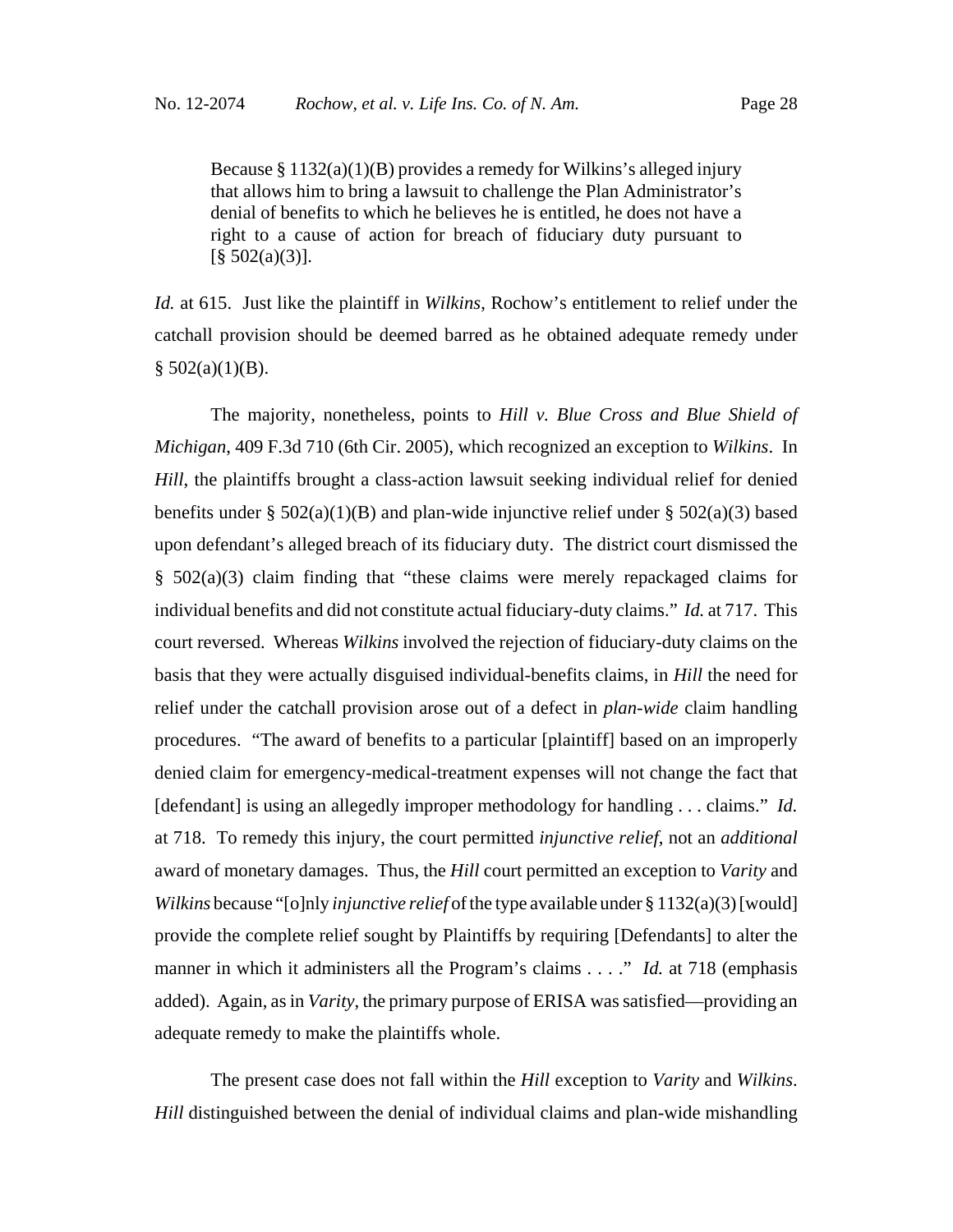of claims. These constituted two distinct injuries. Section  $502(a)(1)(B)$  provided relief for the denial of the *Hill* plaintiff's individual benefits, and  $\S$  502(a)(3) remedied the systemic plan-wide problems that posed a potential for future injury. Contrast *Hill* with the present case where the only injury is the denial of benefits and the resultant withholding of those benefits. These injuries are not actually distinct, they have no planwide repercussions, and they are not directly preventing future malfeasance. Furthermore, the majority has not provided injunctive relief, but rather has granted a substantial duplicative pay-out. All of this leads to the conclusion that the majority has improperly applied the narrow exception articulated in *Hill*. There is no basis for the repackaging of the denial of benefits claim as a theory warranting equitable relief for the same injury.

The majority also invokes *Gore v. El Paso Energy Corp. Long Term Disability Plan*, 477 F.3d 833, 840–41 (6th Cir. 2007). The contrast between this case and *Gore* is stark. In *Gore*, the plaintiff alleged wrongful denial of benefits under § 502(a)(1)(B) and also sought equitable relief under  $\S 502(a)(3)$ . The court allowed the plaintiff to proceed under the two theories only because the claims were "distinct and unrelated to each other." *Id.* at 841. The disability-benefits claim addressed whether plaintiff was wrongfully denied benefits by the plan administrators. The equitable-relief claim turned upon misrepresentations made by the plaintiff's employer as to how long he would be covered under a different plan provision. This court allowed both claims to proceed because the claims involved different defendants and different injuries. Importantly, however, the court expressly denied recovery on *both* claims. The plaintiff could recover under the equitable-relief theory only if he lost on the disability-benefits theory. Again, this court limited recovery to an *adequate* remedy. *See id.* at 841.

Unlike *Gore*, this case presents two related, non-distinct claims asserted against the same defendant. Moreover, the district court *actually awarded* recovery under both § 502(a)(3) and § 502(a)(1)(B). Finally, whereas in *Gore* the goal was to give the plaintiff an adequate remedy and not more, the present case grants Rochow a multimillion dollar windfall, in addition to his relief under  $\S$  502(a)(1)(B). Once Rochow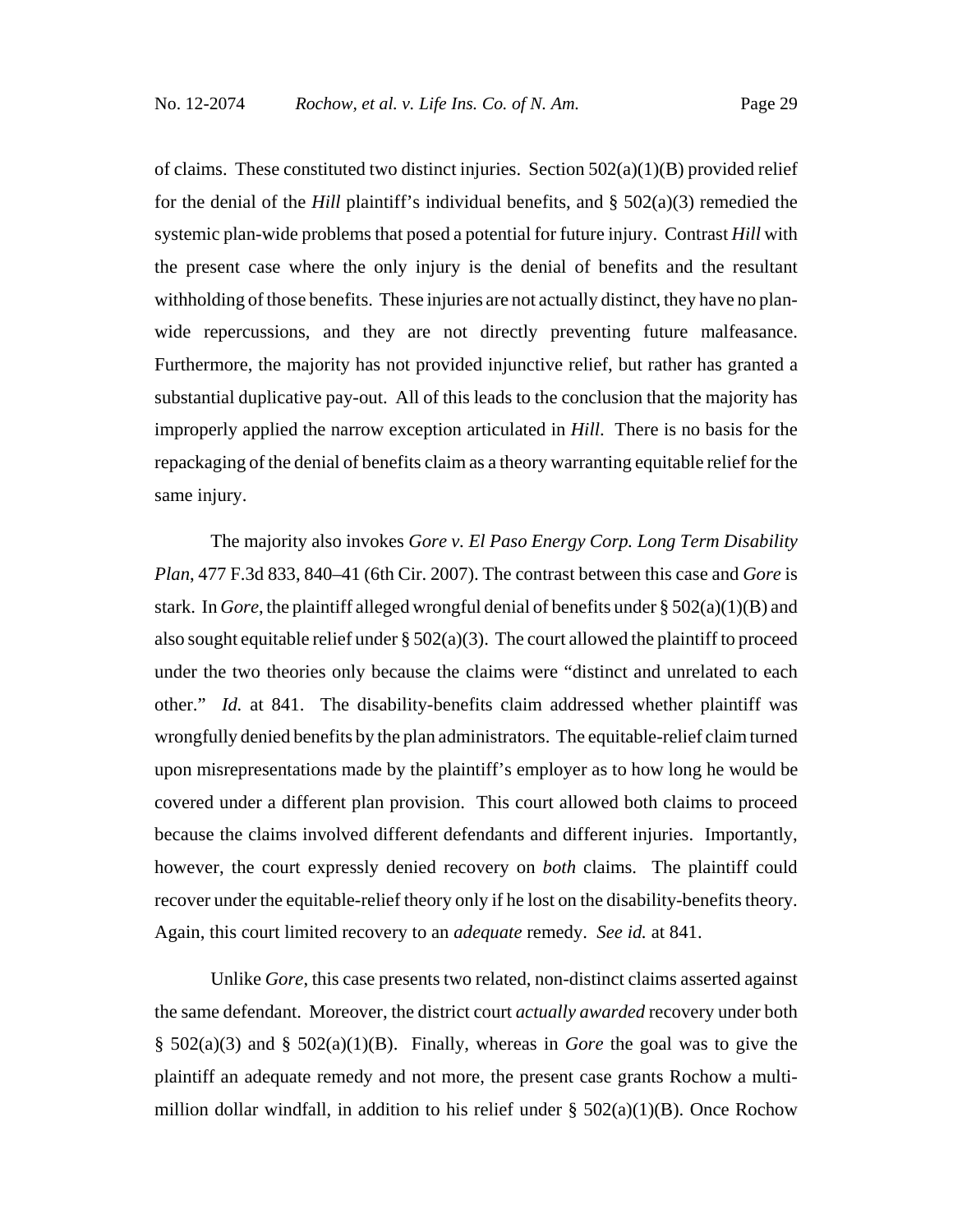recovered under § 502(a)(1)(B), *Gore* indicates that his duplicative request for catchall relief should have been denied.

The majority derives its final support from *Parke v. First Standard Life Insurance Co.*, 368 F.3d 999 (8th Cir. 2003). The Eighth Circuit in *Parke* required a business under  $\S$  502(a)(3) "to disgorge any profits made by breaching" its fiduciary duty. *Id.* at 1008. Because "interest is an appropriate measure of the profits made by a defendant who breaches its fiduciary duty," the court awarded *prejudgment interest*. *Id.* at 1009. While this dicta is relatively broad, the court's actual holding is far narrower, focusing entirely on the issue of interest, not profits. "In sum, we hold that an *award of interest* on wrongfully delayed benefits remains permissible under § 1132  $(a)(3)(B) \ldots$ ." *Id.* (emphasis added). It should also be noted that the total interest disgorged in *Parke* was less than \$700. Thus, *Parke* stands for the proposition that prejudgment interest may be afforded as an appropriate equitable relief under  $\S 502(a)(3)$ to make the plaintiff whole. *Id.* at 1009 ("Interest is, in many respects, the *only way* to account for this gain and therefore is an appropriate measure of the extent to which [the insurer] was unjustly enriched." (emphasis added)). The notion that *Parke* legitimately supports a \$3.7 million payout of purported "profits," irrespective of its relation to plaintiff's injury, not only is contrary to Supreme Court and Sixth Circuit precedent, but is simply without basis.**<sup>4</sup>**

The cases discussed above lead to the conclusion that a person is entitled to §  $502(a)(3)$  relief in addition to §  $502(a)(1)(B)$  relief only when the catchall would remedy a *distinct* injury. As Rochow was fully compensated and made whole by an award under §  $502(a)(1)(B)$ , and as he sustained only one injury—the denial of benefits—there was no need to resort to the catchall provision. Additional equitable

**<sup>4</sup>** Characterizing the award of "profits" as prejudgment interest does not operate as a *deus ex machina* to resolve the inherent problems in the majority opinion. This court has previously found that an excessive award of prejudgment interest may cross the line from remedial to punitive and in the process violate ERISA. *Ford*, 154 F.3d at 618–19; *see also Schumacher*, 711 F.3d at 686 ("An excessive prejudgment interest award may contravene ERISA's remedial goal of simply placing the plaintiff in the position he or she would have occupied but for the defendant's wrongdoing. Similarly, an exceedingly low pre-judgment interest rate fails to make the plaintiff whole."). The profits in this case, if considered as "interest," would undoubtedly be considered excessive. Rochow has received, under the guise of "profits," nearly quadruple the total amount of benefits due to him.